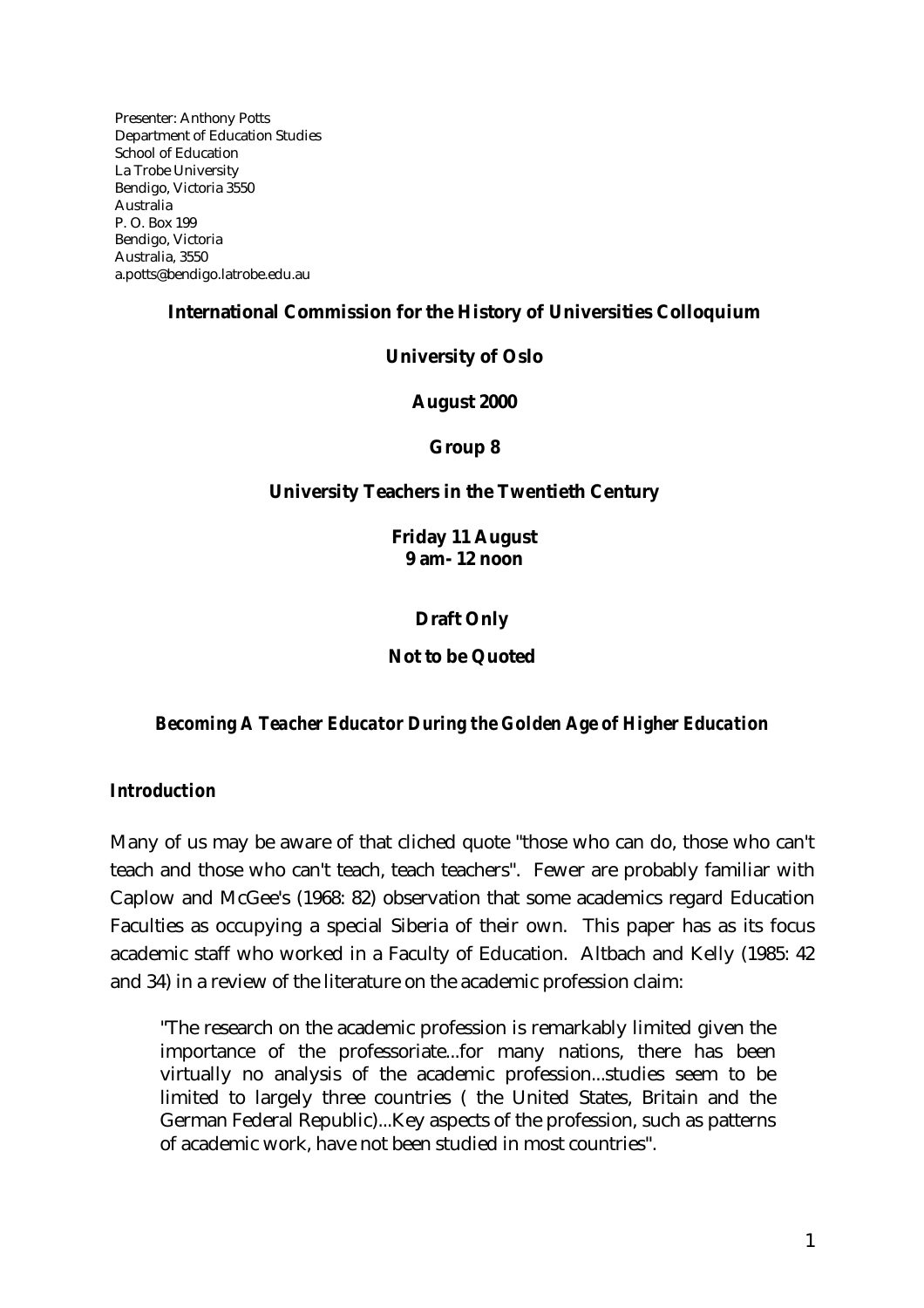Powell, Barrett and Shanker (1983: 298) similarly comment on the Australian situation:

"In Australia there exists only a very small number of published studies...which have been concerned with academics as a professional group. [Many of these] rely on questionnaire data which, however, valuable cannot provide the richness of detail yielded by interviews".

If the above cited comments are accurate descriptions of the academic profession in general, it can be argued that they apply even more so to the case of teacher educators. We have only limited studies on teacher educators as a professional group. This is not to suggest that there have been no studies conducted in this area Over the last thirty years there have been some important works completed on teacher educators. These include, for example, the work of Taylor (1965), Patrick, Bernbaum and Reid (1982) and Gordon (1990) on staff in British university education departments and the research of Gifford (1984), Swebel (1985), Troyer (1986), Nussel, Wiersma and Rusche (1988) on aspects of American teacher educators. Anderson, Batt, Beswick, Harman and Selby Smith (1975) investigated aspects of teacher educators in a sample of Australian institutions. Hyams (1979) examined the history of teacher preparation in Australia from 1850-1950. Beswick, Harman, Ellsworth, Fallon and Woock (1980) researched Australian teacher educators and education policy, whilst Newman (1985) analysed staffing patterns in faculties and departments of education in Australian universities. In more recent times, Turney and Wright (1990) examined some of the characteristics, roles and effects of teacher educators with special reference to those who work in Australian tertiary institutions.

Turney and Wright (1990) commenced their work with a discussion regarding some negative characterisation associated with teacher educators. They concluded that the latter still have "an image problem in academe". They are not valued as researchers and scholars hence their work has been criticised for perceived lack of rigour due to inadequate theoretical and research underpinnings.

An important issue still remains even after Turney and Wright's recent study, namely why did individuals select careers as teacher educators? The present paper uses the techniques and methods of the life history method in order to identify the factors which resulted in entry into the career of teacher educator for approximately twenty individuals who were teaching at one of Australia's oldest teacher education institutions in the early 1980s. What led these individuals to select a career as a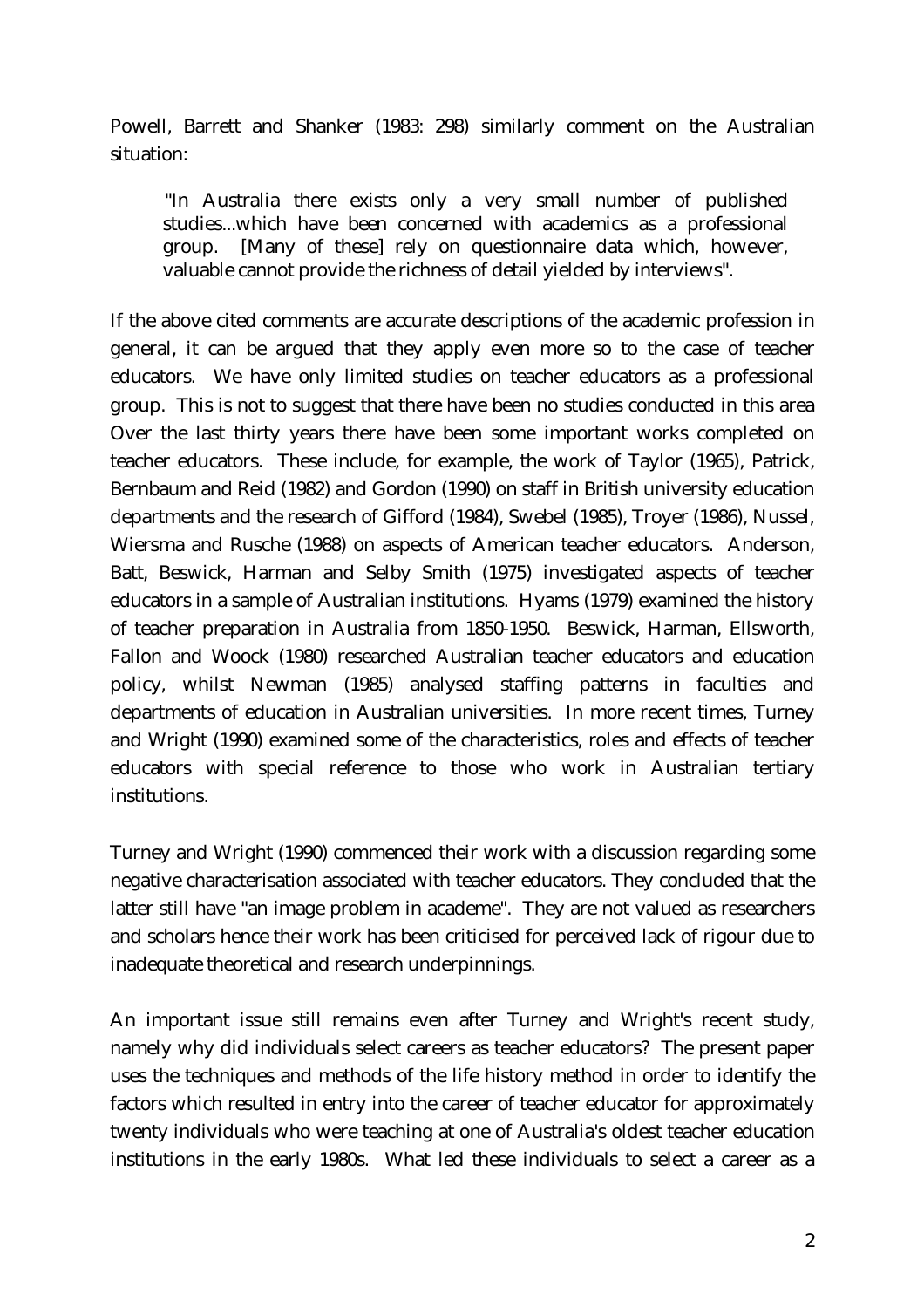teacher educator, what were the factors and issues involved? Can we learn anything from their decision to become teacher educators?

Clark (in Halsey, 1992: 2-3) encapsulates the reasons why we should study our own profession when he writes:

"For many reasons the academic profession ought to arouse our curiosity and elicit serious study. It trains the members of an increasing number of leading fields outside the academy; its leaders speak to economy and politics, to social order and culture...In so many ways, and more than before, it touches the lives of the general public. Yet, in the face of such importance, how much do we know about the development of this profession in other than simple numerical terms?...academicians study everything but themselves, a remarkable failing in an estate composed of scholars and researchers devoted to the task of assisting others to understand the natural and social phenomena that make a difference in shaping the modern world. Of this we can be sure...We can hardly know too much about [the academic profession]...we still know little".

## *Teacher Education at Bendigo*

## *Bendigo Teachers' College/ State College of Victoria, Bendigo*

In 1926 the Victorian Education Department established the Bendigo Teachers' College in order to supplement the supply of trained teachers from Melbourne Teachers' College. These teachers were generally destined for rural schools. It was the first State Teachers' College in Australia established in a provincial centre. The first day of term was 5 May 1926, when twenty four-men and twenty-two women enrolled for a one year course. This was taught by three members of staff in temporary accommodation at Long Gully Primary School. After two years the College transferred to the refurbished Bendigo Court House. It continued to operate there until its closure in 1931 due to the Great Depression. It was again re-opened in 1945, in temporary accommodation, at Camp Hill State Primary School. In 1952 the length of the course was increased to two years. In 1959 the College moved to another site with new buildings at Pleasant Vale, Flora Hill.

In 1960, a three year course for women wanting to specialise in infant teaching was introduced. In 1968 a three year, Diploma of Teaching (primary) commenced.

The nature of the Bendigo College is evident from a reading of the rules and regulations in the *State College of Victoria, Bendigo Handbook-1976* (pages 78-84).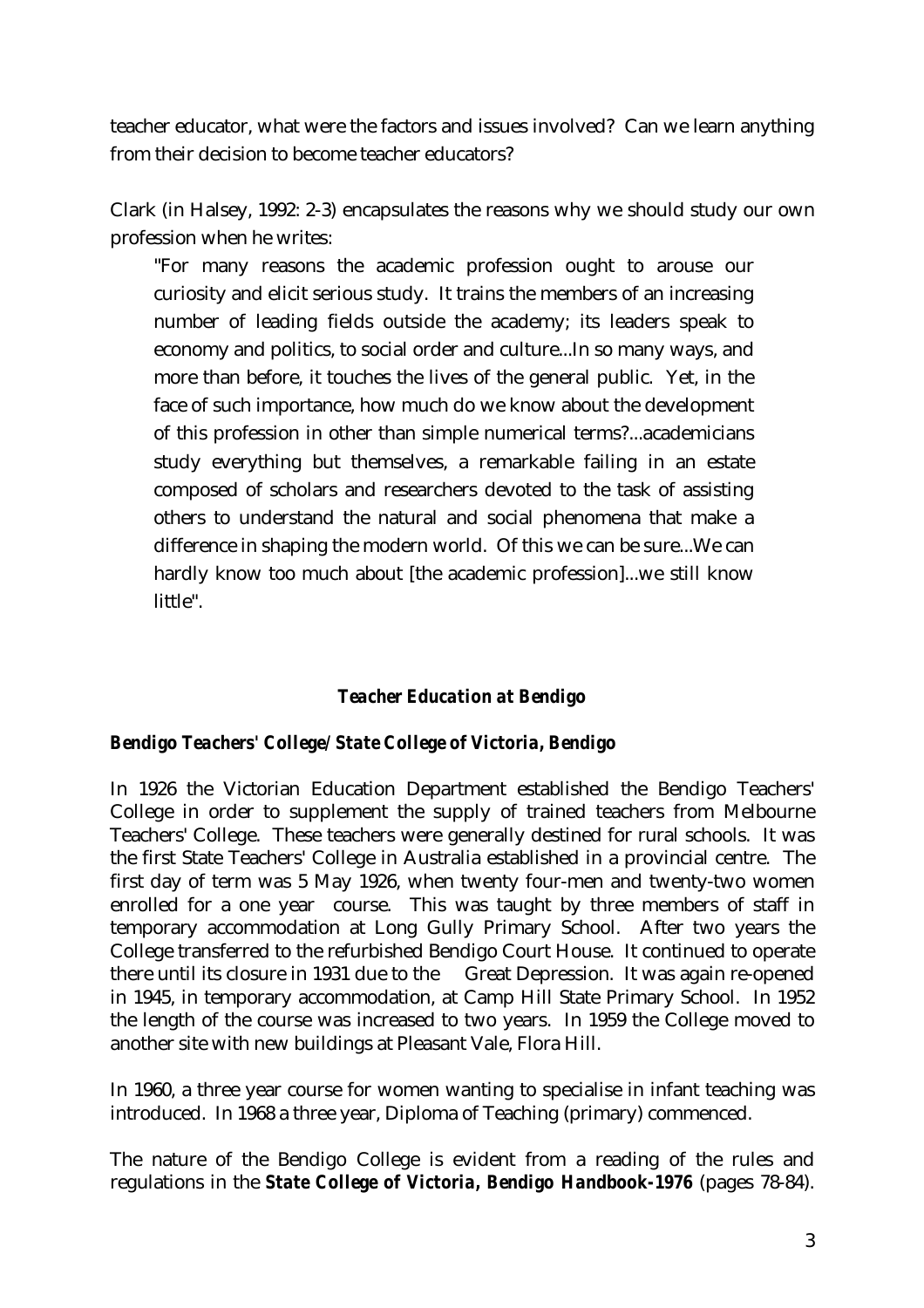For example, students were informed that weekend leave cards were to be filled in by Friday, showing destination and time of return; student residences were locked at prearranged times each night; subject departments expected students to attend all time-tabled sessions including lectures, tutorials, assemblies and group meetings. Sport was compulsory in Terms I and II. With respect to the organisational climate of the College existing in the mid 1960s to mid 1970s Silverback(1981: 13) noted:

"A corporate spirit prevailed, conformity to existing norms was encouraged while students were expected to exhibit a sense of identity with the College through weekly assemblies, organised sport and staff directed student functions".

On 31 July 1973, the College ceased to be under the direct control of the Victorian Education Department. It became a constituent College of the State College of Victoria and was renamed the State College of Victoria, Bendigo.

# *Bendigo School of Mines and Industries/ Bendigo Institute of Technology*

In July 1976 the State College of Victoria, Bendigo under Government directive, merged with Bendigo Institute of Technology to form the Bendigo College of Advanced Education. The Martin Report of 1965 had especially recommended that Colleges of Advanced Education be established in regional provincial areas, including Bendigo. The Bendigo Institute of Technology had a long history going back to its precursor institution, the Bendigo School of Mines and Industries that opened on the goldfields of Bendigo in 1873. Originally, it offered subjects relating to mining, including chemistry, geology and metallurgy with the aim of providing instruction in areas useful to those engaged in mining. Within fifty years the emphasis in the School had changed from "education for miners", to a more complete range of educational offerings at certificate and diploma level covering metallurgy, chemistry, mining, engineering, natural science, art and pharmacy. The Commonwealth Government's Martin Report of 1965 recommended that Australia's Technical College system be upgraded and its offerings expanded to provide tertiary education in the humanities, the biological, physical and social sciences. Consequently, in 1965 the character of the Bendigo School of Mines changed when it became affiliated to the Victorian Institute of Colleges. Henceforth, it was known as the Bendigo Institute of Technology. From this time, the range of courses offered was extended and diversified. The majority of the tertiary departments progressively moved from the original campus to a new complex at Edwards Road.

Silverback (1981:12) noted that the Bendigo Institute Of Technology "in spite of its tertiary nature, to many people it still remain[ed] 'the Tech'" because many people continued to associate its previous technical function with the more recently introduced tertiary level studies even though they were discrete areas.

## *Bendigo College of Advanced Education*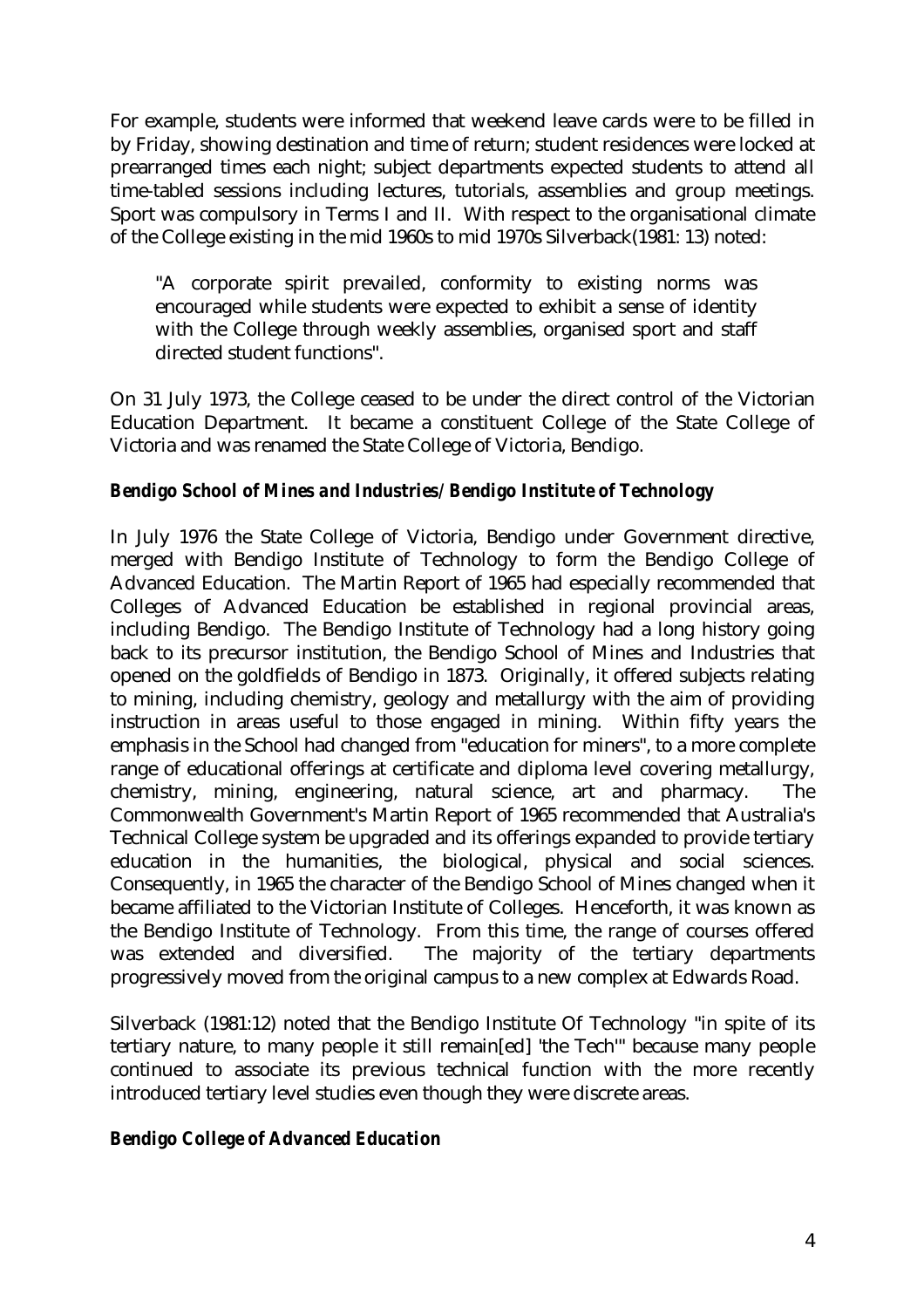The creation of the Bendigo College of Advanced Education by merging the two existing tertiary institutions in Bendigo, was not welcomed by all academic staff of the former institutions. In fact many of the staff at the Teachers' College were strongly opposed to such a move. Clemson (1980: 49) captures something of the atmosphere existing at the time when he recalls the first meeting of a joint Steering Committee convened in May 1974 to co-ordinate the planned merger:

"...a bottle of whisky was placed on the conference table to celebrate the historic event. The feelings expressed from both sides were so bitterly exchanged that the meeting was abandoned within minutes, and the bottle of whisky remained unopened. It was obvious that the intense and sustained political activity of the previous three to four years could not be readily put aside, since people had strongly polarised to support one or the other viewpoints of each college".

 The creation of Bendigo College of Advanced Education meant that teacher education was now one organisational and academic unit amongst many in a larger and more diverse institution. No longer was teacher education in complete charge of its own affairs in a single purpose college.

# *Influence of Economic and Social Climate*

Becher (1989: 131) notes that there are important ways in which the wider social environment influences academic life. In particular the influence of the general economic climate determines whether higher education is in a period of growth, statis or contraction. Becher (1989: 131) points out that in the economic boom years of the 1960s, higher education in a number of countries expanded, jobs in academe were plentiful and there were excellent prospects of early advancement and promotion. With the world wide economic recession of the 1970s and the lack of growth in the 1980s, the situation with respect to the academic labour market was reversed.

Those who are the subject of this paper had been appointed at various times in the period 1965 to 1975. All of them owed their positions to the boom years. It was in 1975 that the full effects of the contractions in Australian higher education started. It was the strong growth in the teacher education sector, which struggled to educate enough teachers for Victorian State Schools, which created the necessary economic and social conditions which enabled these individuals to become teacher educators. Some who became teacher educators at Bendigo, were recruited by the Victorian Department of Education from overseas countries such as America to staff secondary schools which faced severe teacher shortages in the mid 1970s.

Changing social and educational conditions were also important in another way. Not only had teacher education started to contract by mid-1975, but in addition, courses for prospective teachers were changing. Courses increased in duration and altered in terms of content and approach. Thus institutions actively sought to recruit staff who had, or were willing to acquire, higher academic qualifications and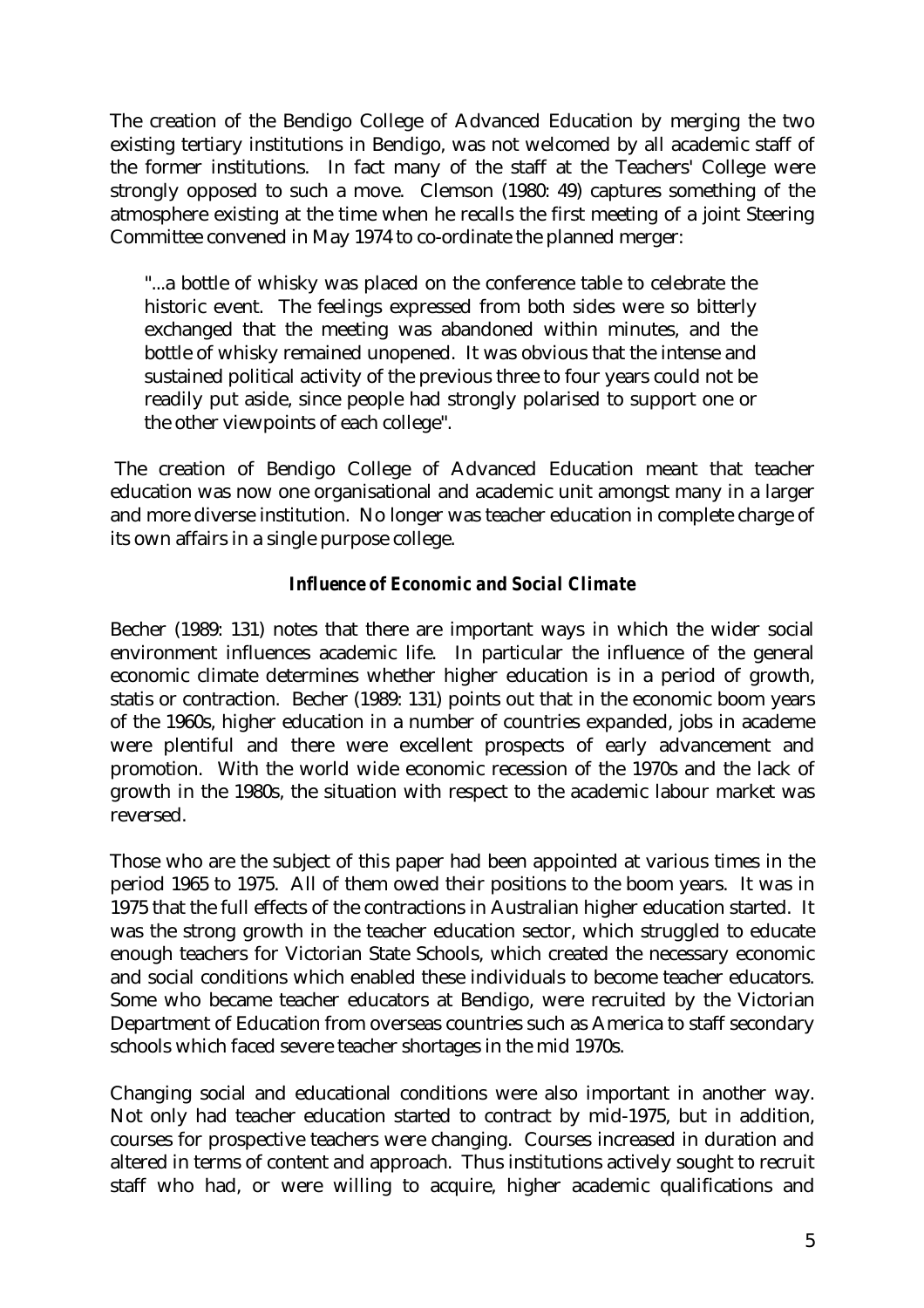simultaneously pursue research and publications. Some staff believed that from an institutional point of view, the College was "buying" their academic qualifications in an effort to upgrade the total academic profile of the institution. This could even be at the expense of downgrading the emphasis on practical classroom teaching experience.

# *Methodology*

In order to examine lecturers' perspectives on their career choice, interviewing was the primary research method used (see Lindesmith and Strauss, in Stryker, 1972: 439). Two types of interviews were used, the non-scheduled standardised interview and the non-standardised interview (see Denzin, 1978). Twenty teacher educators who had worked at the Faculty of Education at Bendigo College of Advanced Education were selected by stratified random sample, with proportional representation based upon departmental size. This was half the number of full time tenured staff in the Faculty at the time. Documentary material at the College, such as Council Minutes, Staffing Committee Minutes and Academic Board Minutes, was also consulted. Other key personnel at the College such as the Deputy Director were also interviewed.

Interviewing and oral history approaches as research tools have often been looked upon with disfavour, especially in historical research. They have, however, been key techniques in anthropology and qualitative sociology. This has especially been the case with respect to research into occupations.

 The research reported here used interviewing as the main technique to explore individual perspectives on occupational choice because it was the most appropriate means (if not the major and only one) to discover individual perspectives on career choice. It was supplemented by reference to written sources whenever and wherever appropriate. Also the researcher has known many of the individuals, both as professional colleagues and in many cases as friends for twenty years. This has allowed for many of the issues raised by them to be addressed on more than just the formal research basis.

Whilst acknowledging the disadvantages of using life histories, Du Boulay and Williams (1984: 257), believe that the distinctive usefulness of the life history approach is in the depth of its historical perspective, the internal analytical connections that it reveals and the access it provides to the individuals own words. Woods' (1992:367) comment on the usefulness of life histories is particularly apt:

"These have the advantage of monitoring and developing self within the context of local factors such as home life, parents, school and teachers, and significant others as well as wider concerns, which the passage of time has brought into focus, such as social class, religion, and social, political, and economic climate. Sensitively handled and portrayed, the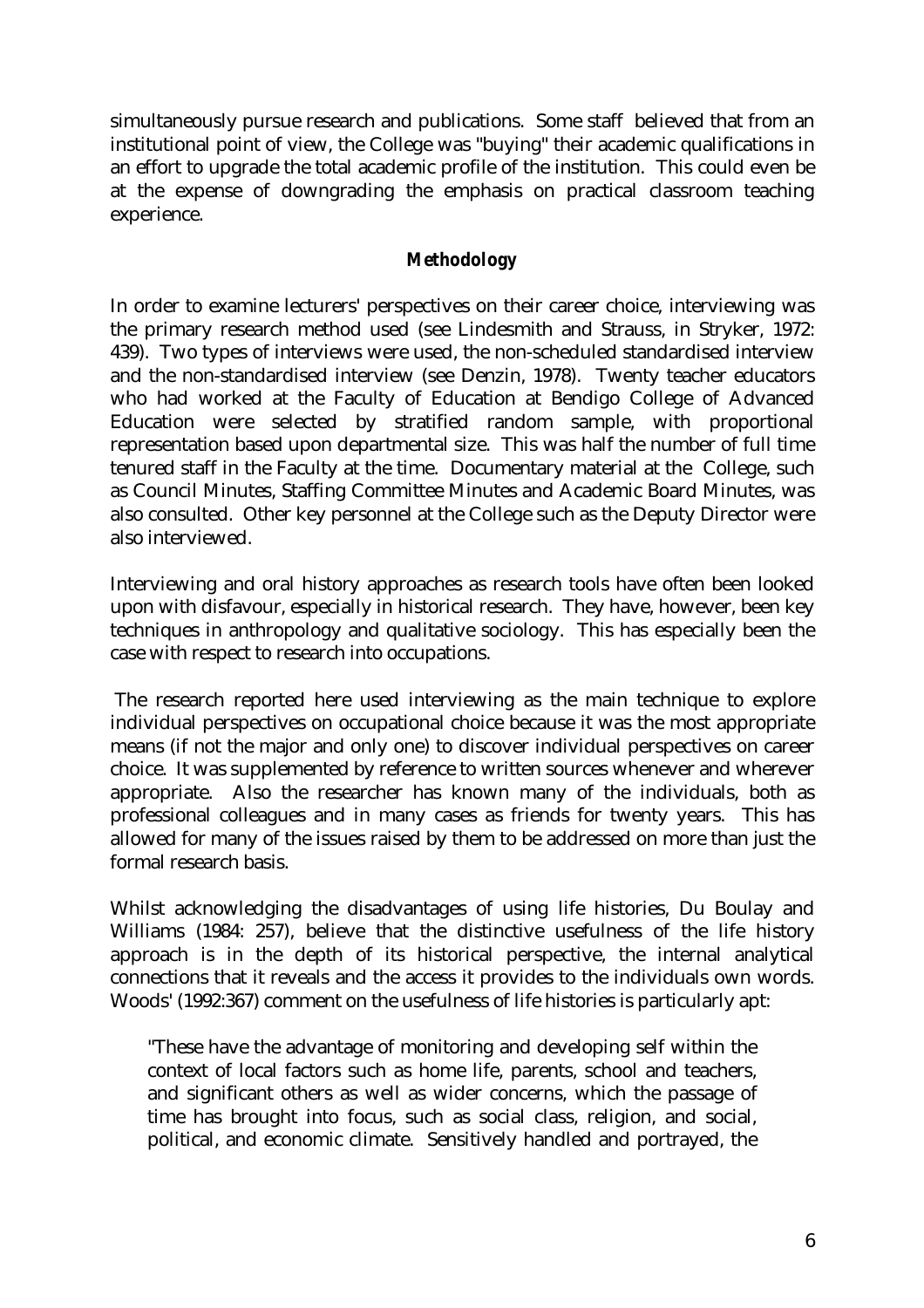influences of these can be seen in the acted-out life and on the formulating self".

# *Occupational History*

The following table briefly summarises these academics occupational history. For some, of these their first position as a teacher educator was at Bendigo.

| <b>Former Primary Teachers Other Career Experiences</b> |                                                                                                                                                                                           |
|---------------------------------------------------------|-------------------------------------------------------------------------------------------------------------------------------------------------------------------------------------------|
| Clark                                                   | Four years post High School working<br>for Shell, primary school teaching.<br>Prior to Bendigo Teachers' College<br>had worked at Melbourne Teachers'<br>College.                         |
| <b>Bassett</b>                                          | An Army Officer, primary school<br>teacher, secondary school teacher,<br>lecturer at Melbourne Teachers'<br>College.<br>Came to Bendigo Teachers' College<br>on promotion from Melbourne. |
| <b>Bate</b>                                             | Primary school teaching.                                                                                                                                                                  |
| Danfield                                                | Primary school teaching.                                                                                                                                                                  |
| Ackfield                                                | Primary school teaching, secondary<br>school teaching prior to being<br>appointed to Bendigo Teachers'<br>College.                                                                        |
| Abey                                                    | Primary school teaching, lecturing in<br>metropolitan<br>Teachers'<br>Colleges<br>prior to being appointed to Bendigo<br>on promotion.                                                    |
| Castles                                                 | Primary school teaching.                                                                                                                                                                  |
| Finigan                                                 | Primary school teaching.                                                                                                                                                                  |
| Eden                                                    | Primary school teaching.                                                                                                                                                                  |
| Dwyer                                                   | Tertiary qualifications in agriculture,<br>worked in the Soil Conservation<br>Service. Taught in primary schools.                                                                         |
| Dwyer                                                   | Taught in secondary schools in<br>United Kingdom and the United<br><b>States of America and primary</b>                                                                                   |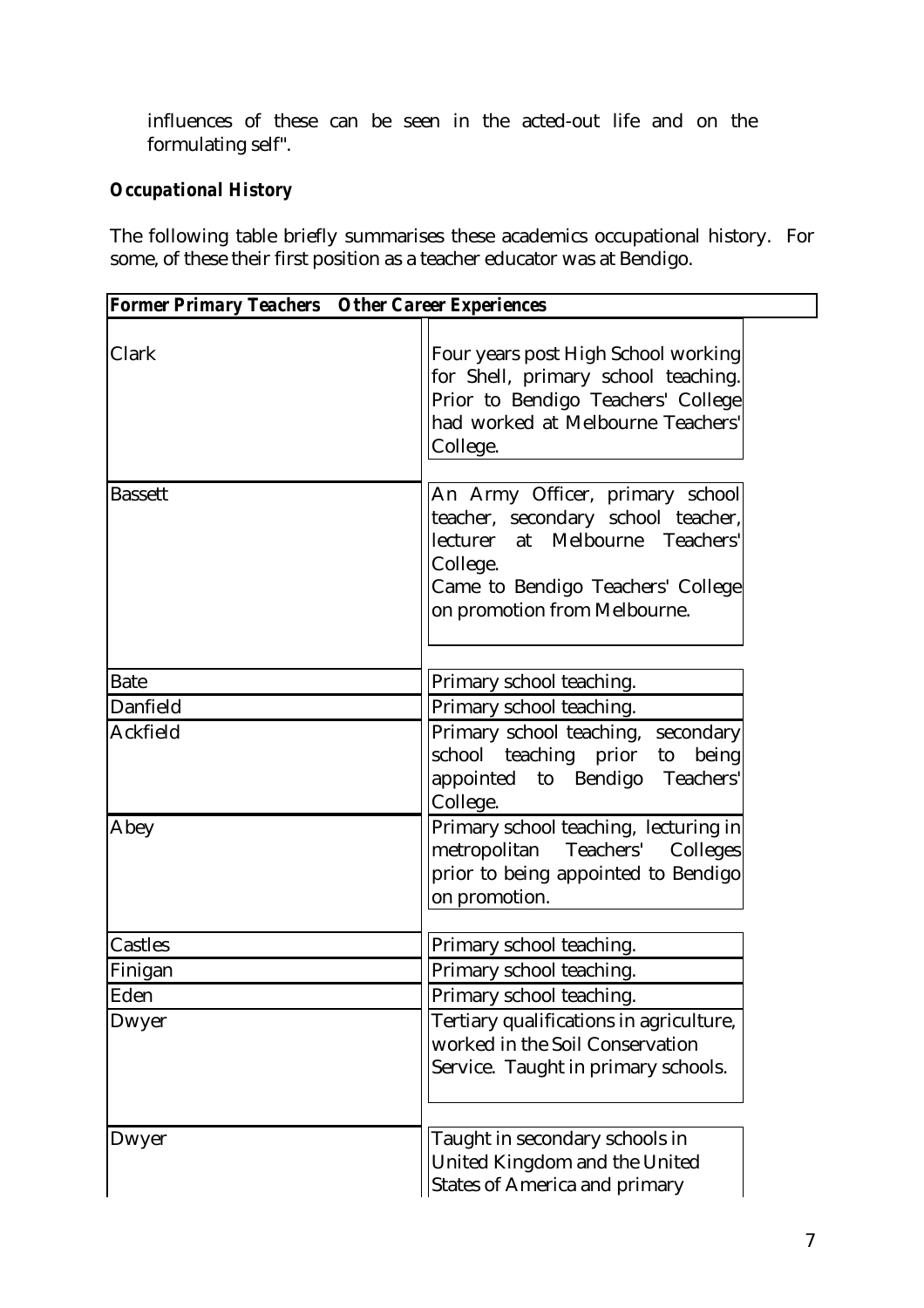|                                   | schools in Canada.                    |
|-----------------------------------|---------------------------------------|
| Cappy                             | Taught in primary schools and         |
|                                   | worked in the Victorian Education     |
|                                   | <b>Department's Teacher Education</b> |
|                                   | Branch.                               |
|                                   |                                       |
| <b>Former Secondary Teachers</b>  |                                       |
| Dalton                            | Taught in secondary schools<br>in     |
|                                   | Australia and the United States of    |
|                                   | America.                              |
| Daly                              | Originally left school in Form Three. |
|                                   | Worked in retailing,<br>studied       |
|                                   | architecture at night. Completed      |
|                                   | matriculation at night. Commenced     |
|                                   | university study to become a teacher. |
|                                   | Taught secondary school.              |
|                                   |                                       |
|                                   |                                       |
|                                   |                                       |
| Ely                               | Taught secondary school.              |
| <b>Gittins</b>                    | Taught secondary school.              |
| Hearn                             | Taught secondary school.              |
| <b>Former Army Personnel</b>      |                                       |
| Jenkins                           | Primary teacher.                      |
| <b>Ex-Postgraduate University</b> |                                       |
| <b>Personnel</b>                  |                                       |
| Salvin                            | Primary school teacher.               |
| Turcan                            | Completed first degree<br>on<br>a     |
|                                   | Victorian Department of Education     |
|                                   | Bonded Studentship. Post doctoral     |
|                                   | study in Europe. Worked at a          |
|                                   | metropolitan university.              |
|                                   |                                       |

 The above table shows that fourteen were former primary teachers, three of these had also been secondary teachers: five had been secondary teachers: six had worked in other occupations prior to school teaching (this included work in public relations for a large multinational company, the armed services; government departments, and the building and construction industry). For two, their first permanent position in the higher education sector at Bendigo was preceded by positions at other universities. In one case, this was from postgraduate study overseas and in the other it was from a non-tenured (chiefly research) position at a large Australian University.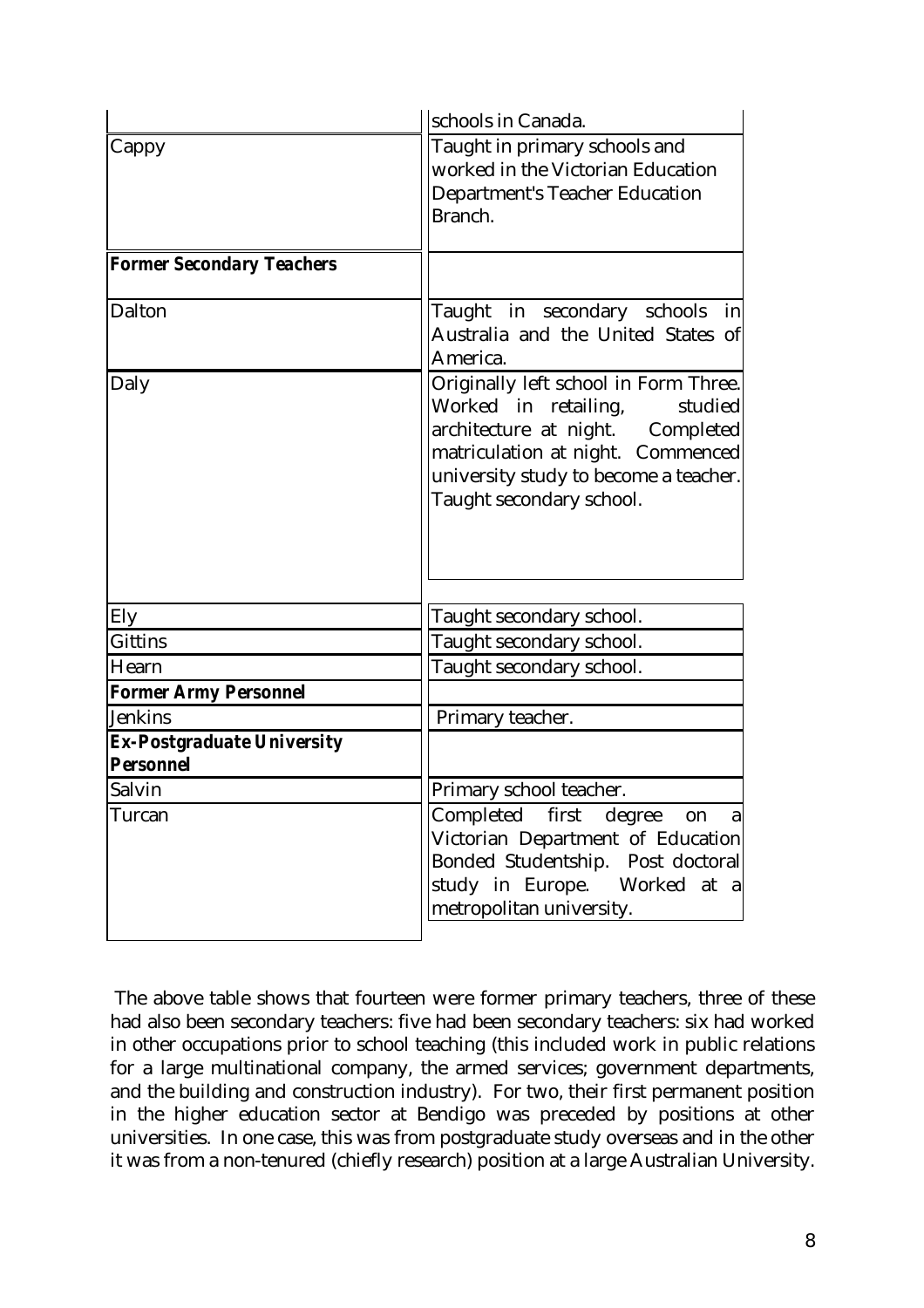One of these individuals had previously been a primary school teacher and the other had been a bonded teacher education scholar.

For eighteen a position at Bendigo was their first tenured lecturing position in teacher education. The other two had held prior appointments in Teacher Education at Melbourne based colleges. All academics were appointed to Bendigo during the period 1965 to 1975.

## *Individual Career Choice Perspectives*

## *Personal and Professional Dissatisfaction with Present Career*

For former primary teachers (including those who had also worked in other occupations), a key perspective that led to a career in teacher education was personal and professional dissatisfaction with their present career and the associated lifestyle. In addition, there was the anticipated attraction of the lifestyle of a teachers' college lecturer. Part of the attraction was the opportunity of working with older students. One academic put it as follows:

"I think my first contact with teaching as a career was in teachers' college as a student, but I had worked for four years post high school at that stage and I figured I liked the life style that appeared to be the life style of the lecturing staff. I had some experience of working in a job that I didn't really enjoy and so I figured that the things that I really would enjoy doing were associated more with older students at tertiary level than with any other age group, so I channelled all my qualifications and subsequent experience in a career towards the job that I am now in"

This individual related that his previous employment with the multinational Shell Chemical Company had influenced his work as a lecturer. He believed that right from the start of his career as a teacher he knew where he wanted to go. His experience with Shell provided him with good insight into management, advertising, and dealing with people at a personal level. It had provided him with a background in salespersonship and in human relations that could not be obtained from textbooks. These things were important in the way he related to students and in the way he viewed the job as a teachers' college lecturer. He believed that his prime function had to be to sell his curriculum area as extremely important for children. Everytime he went in front of the class he saw himself as salesperson.

Bassett related how after training as a primary school teacher and gaining the Trained Primary Teachers Certificate he discovered only limited career options with such a qualification. Consequently, he began further qualifications in Art. During this time he transferred to secondary school teaching. He had to make a decision whether to return to primary teaching or to transfer to secondary teaching permanently. An altercation with a Department of Education Inspector meant he opted to stay in the Secondary Division. Subsequently, he came into contact with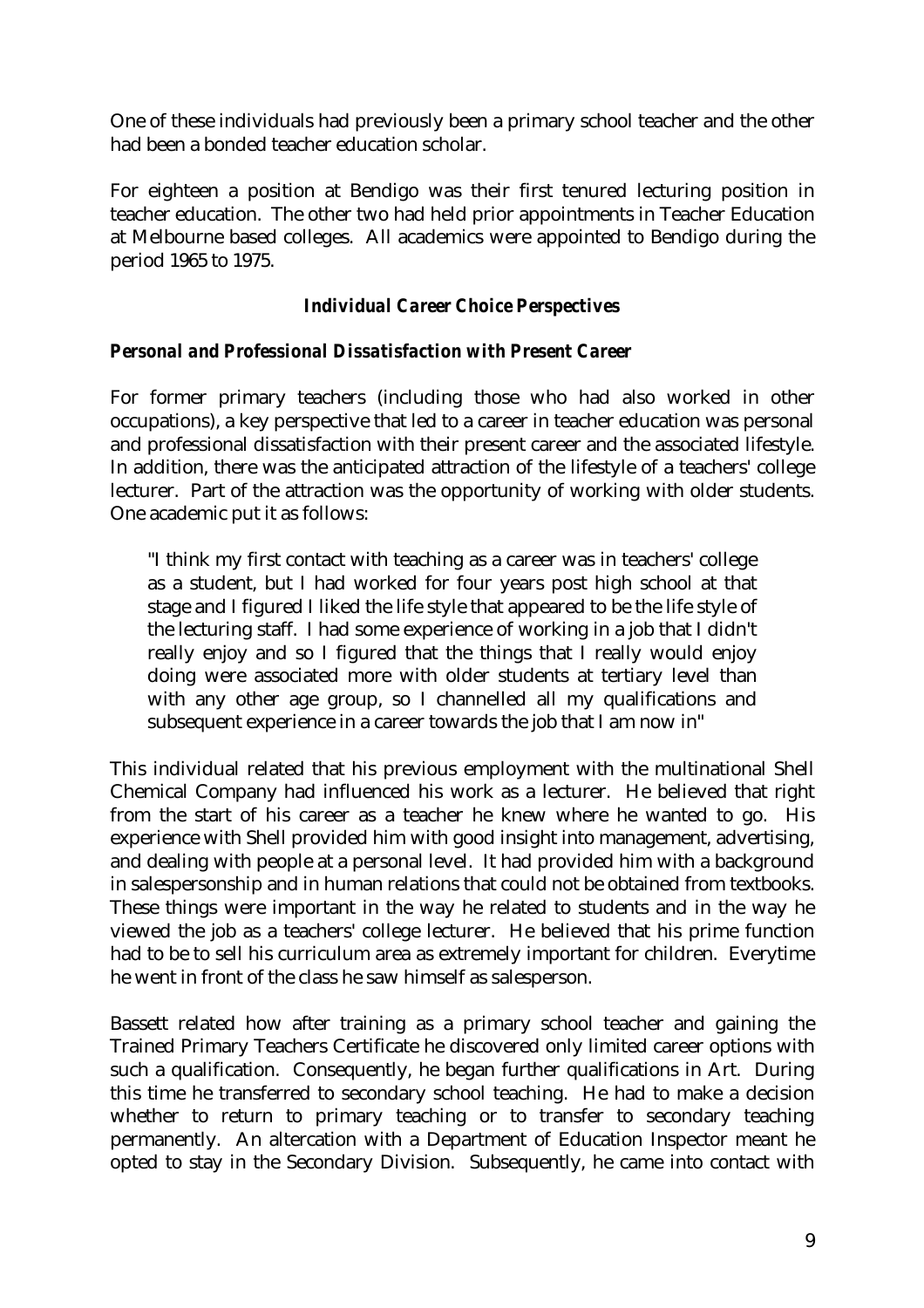Melbourne Teachers' College when asked to have student teachers complete practice teaching in Art Method.

"I achieved status at Essendon High because I came in contact with Melbourne Teachers' College through their training of students schemes and I used to have teaching students who were qualifying in Art come on teaching rounds to the school. [This led to becoming a lecturer at Melbourne Teachers' College]. Well really it did-ah that was largely through Harold White. Harold used to do the rounds of the Melbourne schools and pick out ones that he thought were doing an excellent job. That was at the stage when they selected to go on their panels-so I was selected to go on and I had students come to me virtually every week of the year"

He also recalled being dissatisfied with aspects of teaching at the secondary level at that time. This stemmed from the enormous pressures that the secondary school system found itself facing. These included rapidly growing school rolls, difficulty in attracting qualified, skilled and committed teachers and a seemingly ever increasing role for secondary teachers that the general public failed to appreciate.

Danfield' choice of teacher education as a career also bears some similarities noted with respect to other individuals but with particular notes of individuality. He originally took up a position on secondment at the Bendigo College for two main reasons. Firstly, he desired to find out about the training program at the College and secondly, wanted to obtain a respite from primary teaching. In interactionist terms he wanted to protect his personal and professional self. One of the attractions was that his family had become established and he had built a new home. In addition his wife's family was anxious that he not leave Bendigo.

Ackfield's selection of a career in teacher education bears some resemblance to Danfield's. Initially asked to work at Bendigo Teachers' College for one year on a trial basis, he discovered that he related better to older students. He had been teaching in a local High School and was asked to accept a position in the College by the Head of Department. Ackfield was motivated by curiosity. He had been a primary teacher and then a secondary teacher and was interested in educational practice at the post-primary level. Like Danfield his perspective was that his stay at the teacher's college would be only a temporary phase of his career. This was because, at that time, the College was still part of the Education Department and staff were able to move freely between schools and training colleges.

Castles' choice of teacher education as a career displays some of the same hallmarks of chance, plus the restlessness already outlined in relation to some of the other individuals. Again in interactionist terms, the search for a more satisfying sense of personal and professional self can be seen. Castles still thought of himself as a primary teacher, that is his situational self was that of primary teacher. He had undertaken a university degree part-time while still teaching primary school.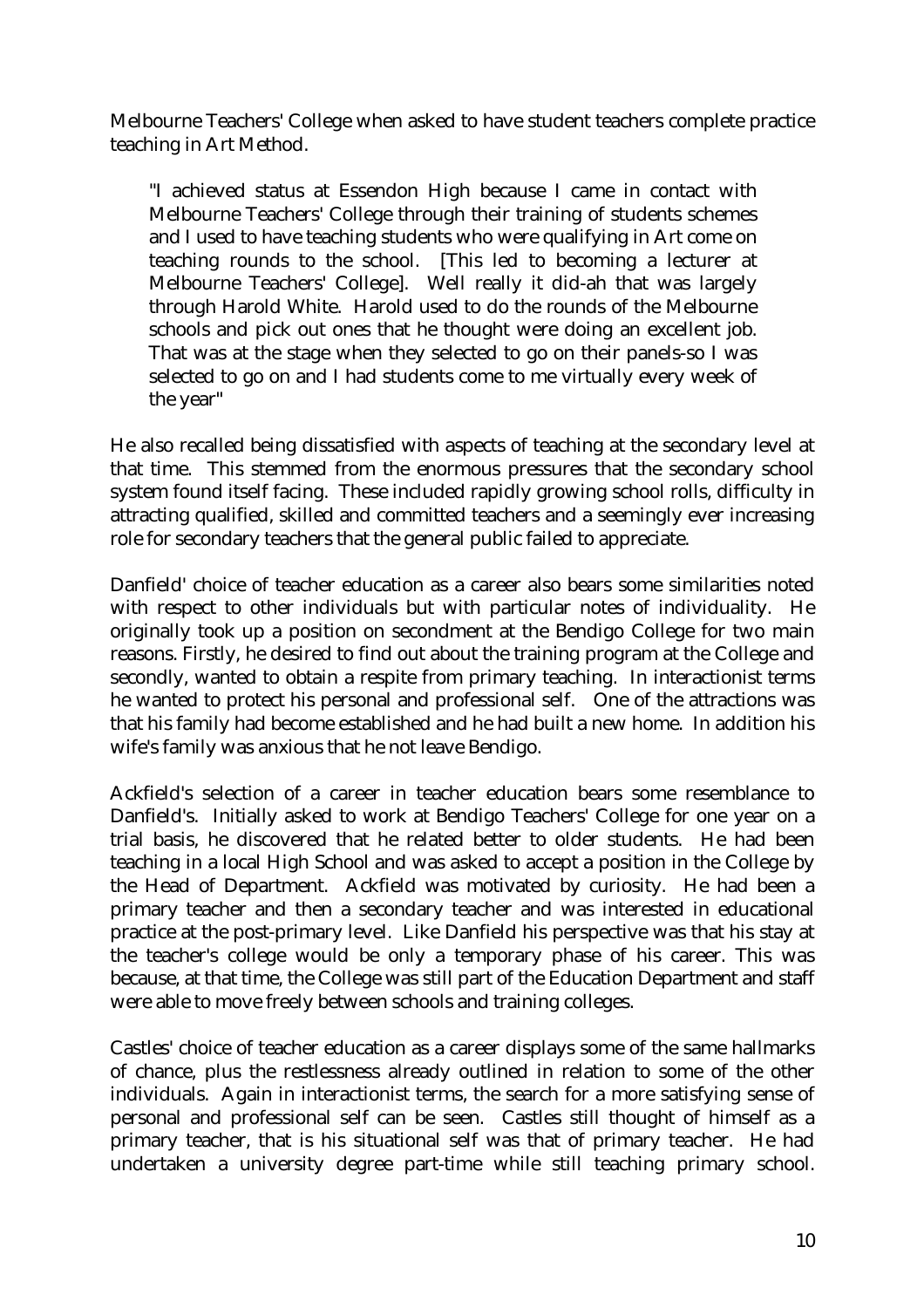Following completion of that degree he thought it would be appropriate if he could make more use of what he had learnt in his studies. He initially started off with the intention of getting additional qualifications that were more testing and stimulating than Departmental qualifications and which would provide him with a range of alternatives. One such alternative he had considered was the possibility of becoming a secondary teacher in, for example, economics where he had completed a sub-major in his degree. As some of the others already discussed he thought his acceptance of a lecturing position at Bendigo College would be of a temporary nature, something of three to four years duration, and then he would return to primary teaching a better teacher He summarised he choice of teacher educator as a profession thus:

"Oh a change of occupation, a new challenge, a new stimulation. I think that was the main attraction"

Finigan's choice of lecturing as a career was also a chance event but not one where he was completely passive. He too had undertaken further specialist qualifications. These were completed at the Bendigo College in a new and growing area of study. He had first started to pursue this area as a recreational hobby through canoeing and bushwalking. Enrolling in what was to become one of Australia's first Outdoor Education courses fulfilled a professional need that till then he had not been able to satisfy. When one of the course lecturers resigned, Finigan applied for and was successful in obtaining the advertised vacancy. The main attraction to the position was that he was fortunate enough to be employed to pursue his hobby for a living. He also believed that the the associated benefits of being able to work with one of the lecturers who had taught him as a student was an attraction as this figure had "a large input into his growth as an outdoor educationalist".

Ely's entry into a career in teacher education was, on his own admission completely by accident. He had been teaching in Robinvale in the north of the State and had an altercation with the Principal. At the end of the second term the Department of Education transferred him to Geelong. Suspecting that the Principals of both schools had been in touch with each other, combined with having to undertake unfulfilling associated duties and feeling his professional and personal selves under attack, he noticed an advertised vacancy at the College in Bendigo. He applied and was successful in obtaining the position even though his application was a late. He recalled "It was a spur of the moment thing where I decided I was getting out of the Education Department".

Eden's career choice also has the element of chance as well as the purposeful element. He was first appointed to a lecturing position in 1966 and Bendigo Teachers' College was his first appointment. It was not necessarily his first choice as he had previously applied for lecturing positions in Melbourne institutions. Like others already discussed, he had embarked upon further study (in his case at Melbourne University) and had completed two degrees one in Arts and one in Education. During this time he found his personal and professional sense of self unfulfilled. He wanted to broaden his personal and professional range of interests.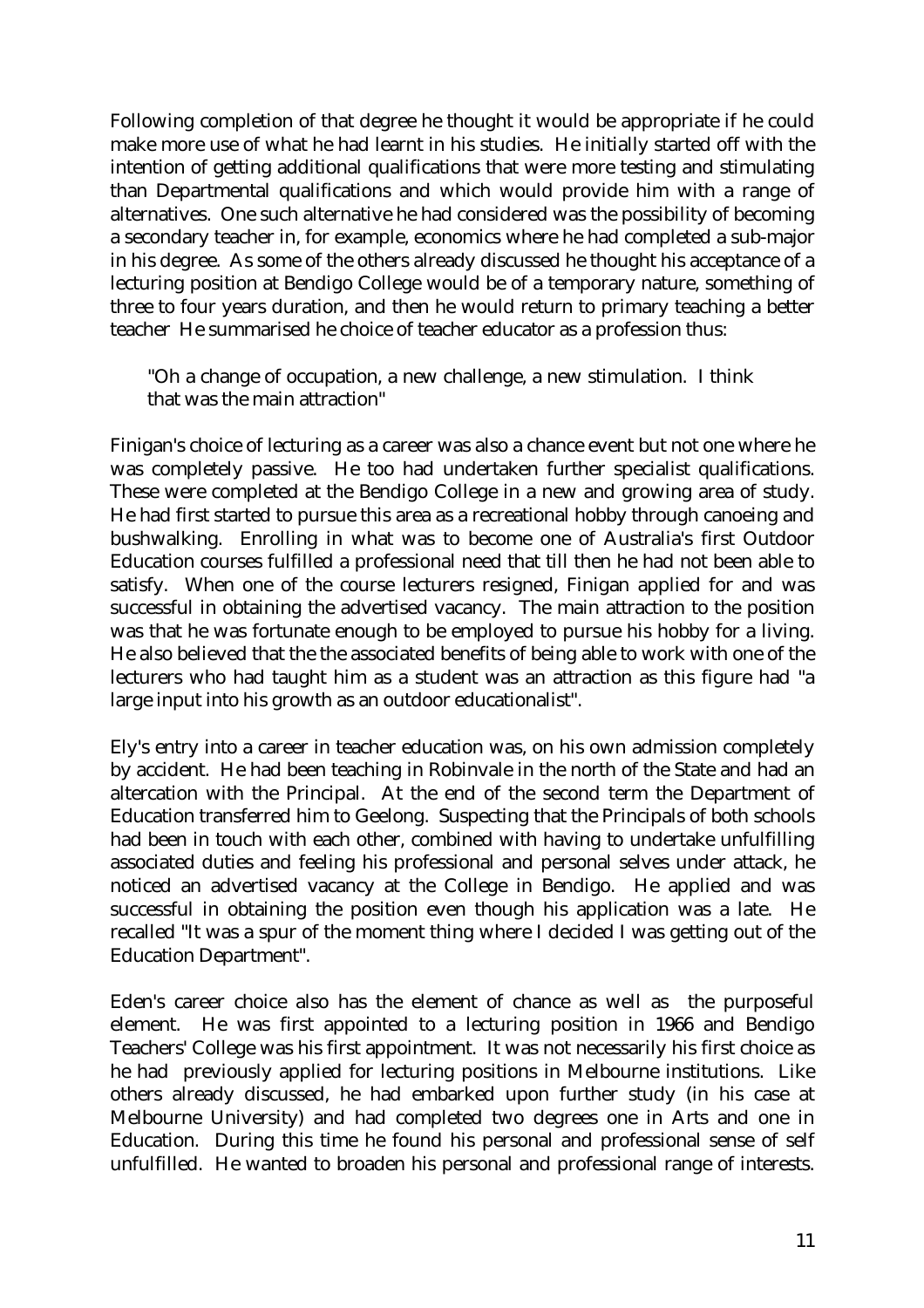A lecturing career offered the possibility of a new challenge after having completed sixteen years of primary school teaching. Eden received a phone call from the then Principal at Bendigo Teachers' College inquiring as to whether or not he was interested in a position at Bendigo. He surmised that they had an unexpected vacancy that needed to be filled in a hurry. While he had previously applied for positions in Melbourne based Teachers' Colleges and had not relished the prospects of going to a provincial location, this offer was received differently. He related it thus:

"I went home and discussed [the offer of a position at Bendigo Teachers' College] with the Mrs and she was quite in favour because her mother was living here and my mother was here too and so it had sort of an advantage that way. And about that stage she was getting rather tired of living in suburbia in a street full of Joneses, not literally but people you had to keep up with, the competition was getting stronger in terms of well they were all upward mobiles"

Carbines' entry into a teacher education career also owed something to chance. Initially, he was somewhat hesitant as to whether or not he had the qualifications necessary to embark upon such a career. He was in the process of moving to northern Victoria to take up a position at a state high school. He was discussing his career with a friend from Melbourne Teachers' College who suggested that he should consider a position in a teachers' college. Carbines doubted whether he had the required academic qualifications. His friend reassured him that the qualifications needed were not all that demanding. In many cases teacher training and a degree or two degrees (namely a first degree and a further degree in education) sufficed. He discovered that Bendigo Teacher's College was in need of someone with his expertise in Social Science. He had to contact the then Principal of the Bendigo College who had been the Principal of the Ballarat Teachers' College when he had been a student there in the 1950's. He recounted his approach in the following terms:

"It was with some reticence that I phoned Mac Hill because my college record both academically and in other ways was not the best. Mac said that I had better come up for an interview. So I arranged to travel to Bendigo for an interview on the last day of the school year in 1967. He interviewed me for approximately an hour and at the end of it I felt so insecure and uneasy about the situation that I said 'Well, apparently according to your perceived view of my record, Mr Hill I have nothing to offer the college' and he said, 'Well don't take that attitude. I suppose you have probably changed in the last 10 years or so' and with that he introduced me to the Head of Social Science Bert Rollins, who said, 'I believe you are coming next year'".

Carbines noted some other issues connected with his embarking upon a career as a teacher educator. He felt he was an articulate individual who could gain more overall personal satisfaction by teaching an older group of students. Even though he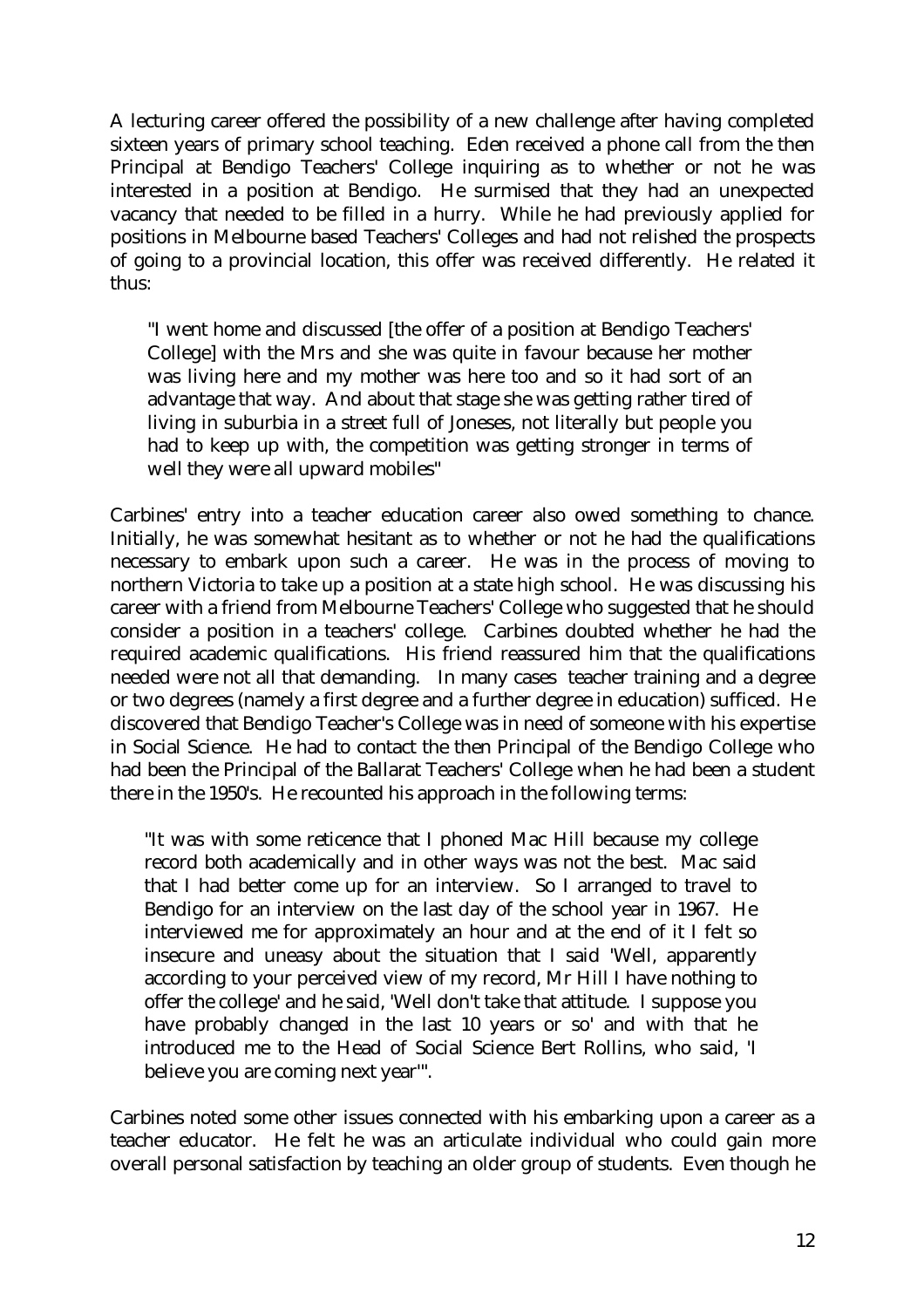enjoyed teaching, he found "the humdrum of the classroom sometimes got to me". Here again there are the elements of dissatisfaction noted above in the other individuals, plus the conscious search for a career that would give the greatest amount of individual benefit and a more satisfying personal and professional sense of self.

Jenkins's decision to become a lecturer in teacher education was due to chance and to dissatisfaction with working for the Victorian Department of Education. He had just finished a period in the army and had completed further study at the University of Western Australia. Upon his return to Victoria, he was offered a position with the Education Department that was not professionally or personally fulfilling. Department did however inform him of a vacant position at Bendigo Teacher's College. He was familiar with the City of Bendigo because his parents had lived there and he had taught in nearby Echuca. He decided to accept a position initially on secondment.

Hearn's choice of teacher education as a career displays elements of dissatisfaction with classroom teaching and issues associated with teaching conditions generally. He had taught in secondary schools for approximately 6 years and then discovered his situational self was becoming bored. He started to find teaching repetitive and there was a certain sameness to the position. Consequently, teaching started to lack challenge. He found much of his time was devoted to what he considered were trivial issues such as the marking of class rolls. He also disapproved of the increasing unionisation of school teaching at the time [1974]. When the position was advertised at Bendigo he thought it would be ideal. He recalled having wondered about the possibility of a lecturing position himself when at University:

"I must admit it was at the back of my mind that I would like to move into tertiary education. I soon found out when I was teaching that the age group that I enjoyed most was the senior kids, so lecturing sort of moved on from that."

Daly's entry into the career of teacher educator was somewhat more circuitous and involved than many. He originally left school at form three (now our year 9) because of dissatisfaction with the academic program. At the time all he wanted to do was to leave school. He did not stop studying, but continued with night study of architecture. Deciding he would like to be a school teacher, he completed his matriculation through night school, following this with a Bachelor of Arts Degree and a Diploma in Education from Monash University. Teaching in secondary schools followed. While teaching he enrolled in a Bachelor of Education at Monash, travelling to Melbourne after school one and two nights per week. He too was unhappy with some aspects of the secondary school system and its curriculum. A position was advertised at the Bendigo College which he obtained. He also came to believe that he could have most influence working with primary trainee teachers and his Bachelor of Education subjects equipped him to move into this area. He remembered the situation thus: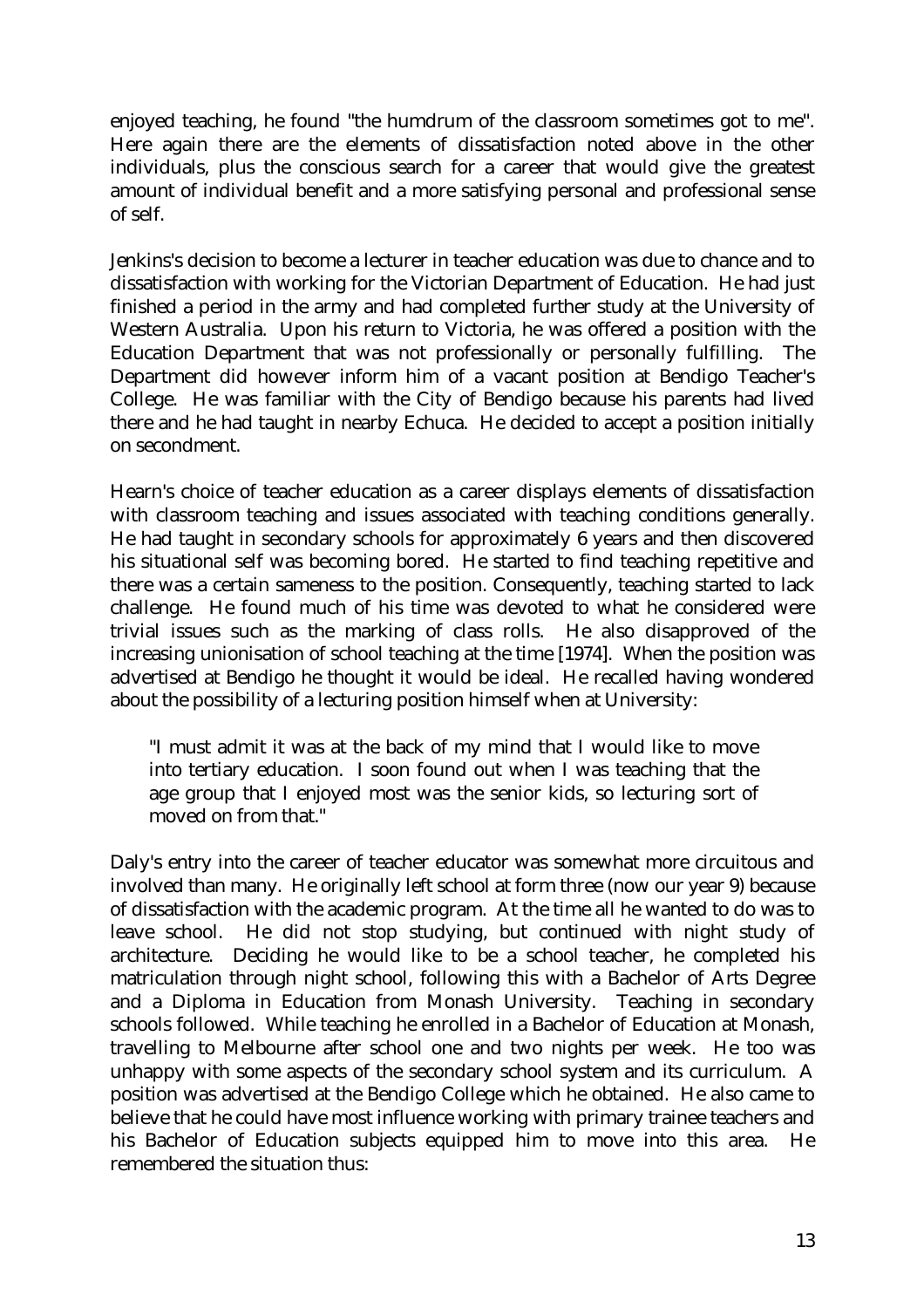"There was a job advertised at the College that I put in for because I realised that the majority of the learning to use the term basics I don't like it, (sic) occurs preschool and primary school and this is where the skills have been developed and I wanted to move into that area."

## *Planned Career Choice Perspectives*

Turcan believed his selection of a career in teacher education was a logical progression from his tertiary study and his personal and professional interests. He had completed a degree at Monash University and had intended to go school teaching. He was bonded to the Victorian Education Department to teach for a certain number of years as he had completed some of his university study on a Department Scholarship. He certainly had interests and intentions to teach. After completing an honours degree and a PhD it seemed to be a logical progression to go into an academic area, "because I was very interested in that and I guess I was reasonably successful in it" However, there were also similarities with other individuals discussed. These centre around dissatisfaction with aspects of the Victorian Education Department. Returning from pursuing post-doctoral research in Europe, he found the attitude of the department to be unhelpful. Finally, he was unable to obtain employment in government schools at that time. He subsequently obtained a position at one of Melbourne's metropolitan universities before accepting a tenured position at the College in Bendigo.

Salvin's entry into a career in teacher education was planned from his last days as a teacher education student himself. He recounted his decision in the following way:

"It stems back to my last year at Teachers' College when my lecturer in Physical Education had just come back from Canada. He had done a degree over there and he suggested that I go and do the degree and the Masters and end up doing a job similar to what he had".

Salvin first of all taught in New South Wales schools for 5 years with the sole objective of going overseas at the completion of this period to pursue bachelor and masters degrees. His intention was to secure a position as an academic on his return. His first position in Australian teacher education was at Bendigo. He was of the opinion that he was offered a position because of his possession of higher degrees in his respective fields.

Dalton's decision owed most to his own University education as a teacher education student. When he underwent his own training. he had the opportunity to form very positive relationships with several of his teachers at the university. He was actively involved in the life of the University Faculty as a postgraduate student. Upon obtaining a graduate assistantship and the limited amount of teaching associated with this position, he discovered that he enjoyed working with older and motivated students. Even though he taught in secondary schools for a number of years, he always believed, if given the opportunity, he would prefer to work in a university or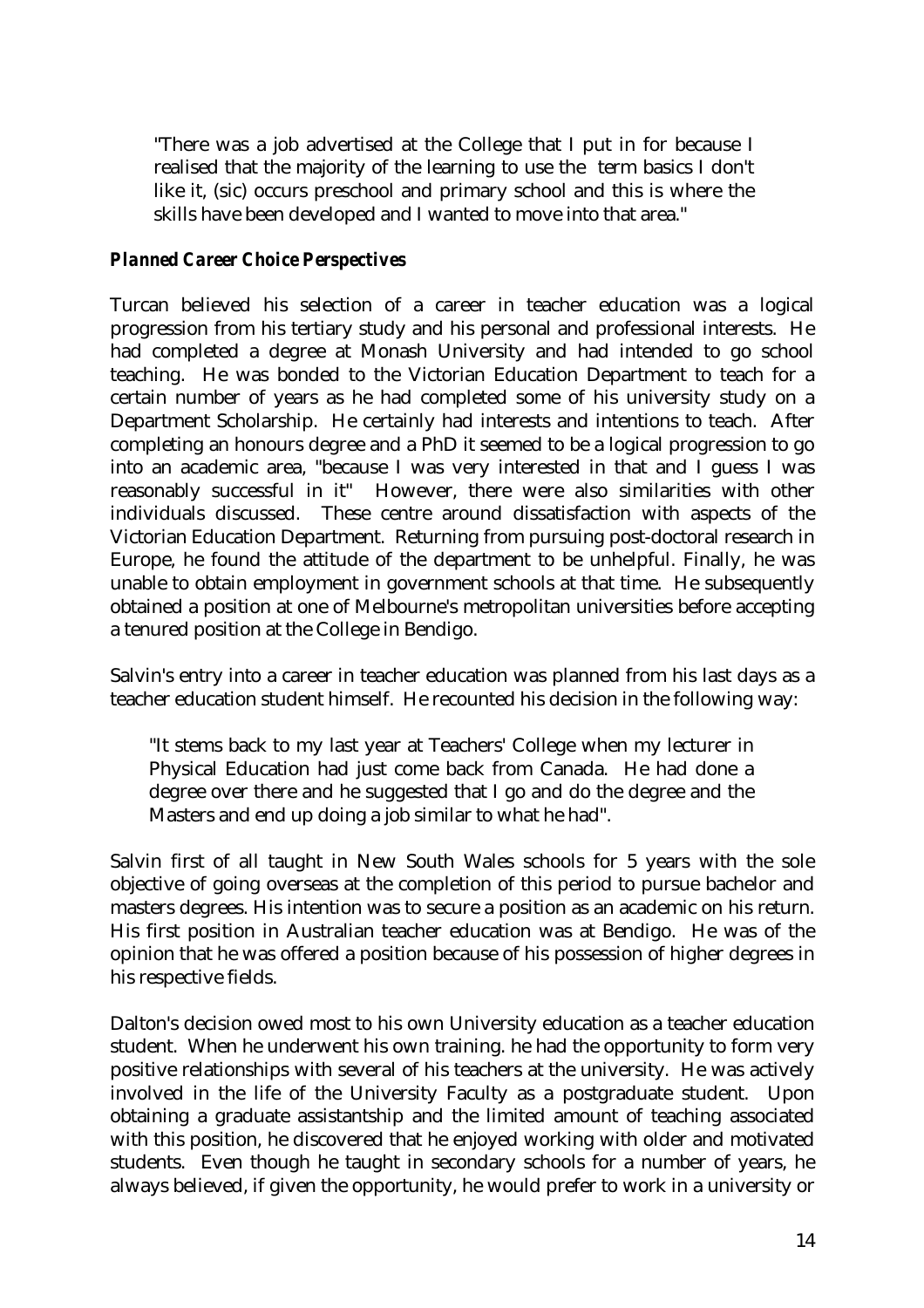some similar tertiary institution "because I prefer working with people more, this is funny, at a level where they want to learn".

Cappy's selection of a career in teacher education, while a planned career move, nonetheless had the element of chance as well. He had been a primary school teacher, completed a science degree at Melbourne University and been seconded to the Victorian Department of Education's Teacher Education Branch teaching science education to teachers at night. Gradually, he became increasingly interested in teaching science to older age students. He completed further qualifications at Melbourne University. When he finally accepted a position at Bendigo Teachers' College he was somewhat apprehensive. He recalled the situation as follows:

"I was really quite apprehensive about going into lecturing because I did not really know what was expected. I thought I probably did because Teachers' Colleges in those days were fairly inbred situations and things hadn't changed much, but I'd never lectured specifically in the area of science before and never had taught science before as a discipline and I didn't know to what extent I would be expected to teach science ...there were certain things about the role that I was apprehensive about and I wasn't sure I was well prepared for..."

Dwyer had initially completed a Diploma in Agriculture and had worked in the New South Wales Conservation Service He then completed primary teacher training and taught primary school. In the 1960s he went to New Guinea hoping to perhaps teach agriculture in the local schools there. This would use both facets of his prior occupational socialisation. However, on his arrival he discovered a lack of opportunities to teach agriculture in the education system. Consequently, he opted to teach in the normal primary school system. Here he became very involved in the problems of language development and the issues associated with second language acquisition. He then set about undertaking further study in this area. He went overseas, using some study leave he had accumulated, and completed a Masters degree in education. His focus was applied linguistics, specifically second language acquisition. On his return, he was appointed Head Teacher of a demonstration school attached to the government Teacher's College. On a number of occasions he was asked by the principal of this College to accept a position on staff. Initially he declined because he felt he did not have enough experience. He continued to teach for another three and a half years as head teacher of another larger school and when asked again to come into the College on the next occasion he consented.

"...all I was concerned about initially was agricultural teaching and then I became interested in language teaching and programs for teaching English as a second language and well then I was approached first to come into lecturing I thought more about it and when the second offer came I thought it was time enough then after six or seven years teaching experience that it was time to come in (sic)".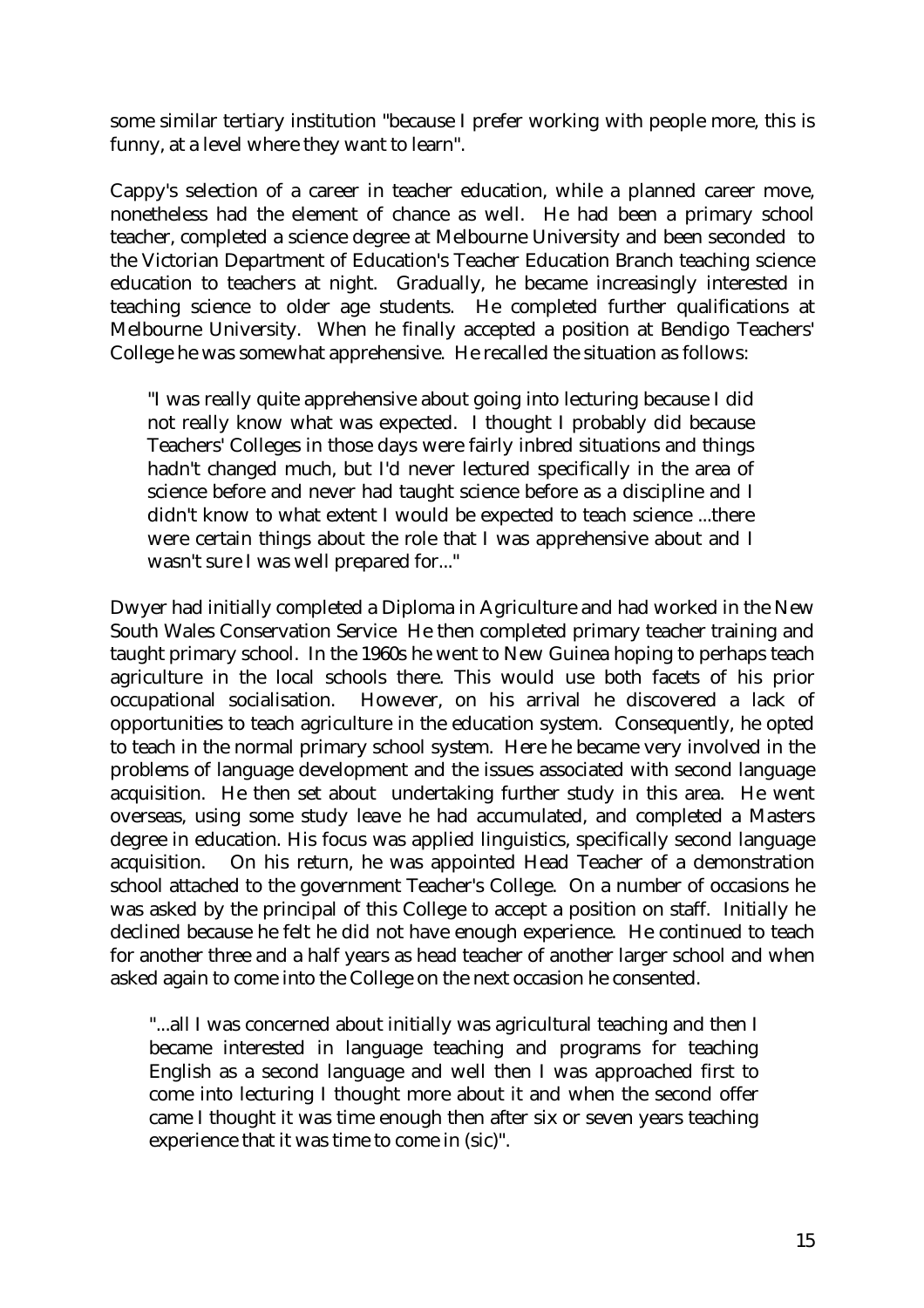Gittins' embarking upon the career of teacher educator was fortuitous in the first instance but planned in the second. While Principal of a primary school in the United Kingdom, he believed he developed not only a reputation for forthrightness but also for some of his efforts to develop new approaches to the teaching of History that later developed into the Schools Council Project. He found that "lo and behold I was invited to apply for a job in the Education Department in this College of Education which was part of the University of Wales and I was amazed when I got it". He taught here for eight years. While so doing he saw an advertisement for an International Teaching Fellow for two years in Victoria. He applied stating that he was willing to go secondary teaching as he had also had secondary experience. He reasoned on taking his family out to Australia with him as he had lived in Australia previously and had thoroughly enjoyed it. He was interviewed by Dr Laurie Shears, the Director of Education in Victoria who suggested that he might like a period at Melbourne University. Jones wrote back to Shears asking if he could go to Bendigo as he had a sister living in the nearby town of Maldon. Eventually he went to teach in a school in Bendigo. This was by complete accident due to the death of a local teacher.

Upon completion of this term, he and his family returned to the United Kingdom, among other reasons due to the fact that they had pre-paid their airfares. He and his family decided that they had enjoyed their time so much in Australia that they would like to live permanently there, so he applied for a post at the Teachers' College in Bendigo. Despite the absence of a personal interview, he received "a telegram to say that I had been appointed to the old Teachers' College as it then was and this is how I got in which is really amazing you see".

## *Enforced Career Choice*

If chance and dissatisfaction led to some embarking upon a career as a teacher educator, it was chance of a different and more direct kind that led to Bate's "choice". Her career was chosen for her. It is a good illustration of the power that Australian State Education Departments exerted over individuals, especially women, at that time. Indeed, Bate is the only woman in this whole sample. Her career is probably indicative of the position of women in education generally at the time. Bate first came into contact with teacher education as a possible career when she was invited into Bendigo Teachers' College as a guest lecturer. At the time she was teaching in a local state primary school. Two years later she was directed to assume a full-time position in the same College by the Department of Education's District Inspector. Bate had very little influence over her career choice:

"it was a matter of being directed not by my own choice...It was a matter of being directed in ...well on both occasions when I was first told to, I used to leave my class to take lectures because they were short of staff evidently at the College at that time and so I would leave my class to take lectures and leave a sixth grade girl in charge (sic)... I said at that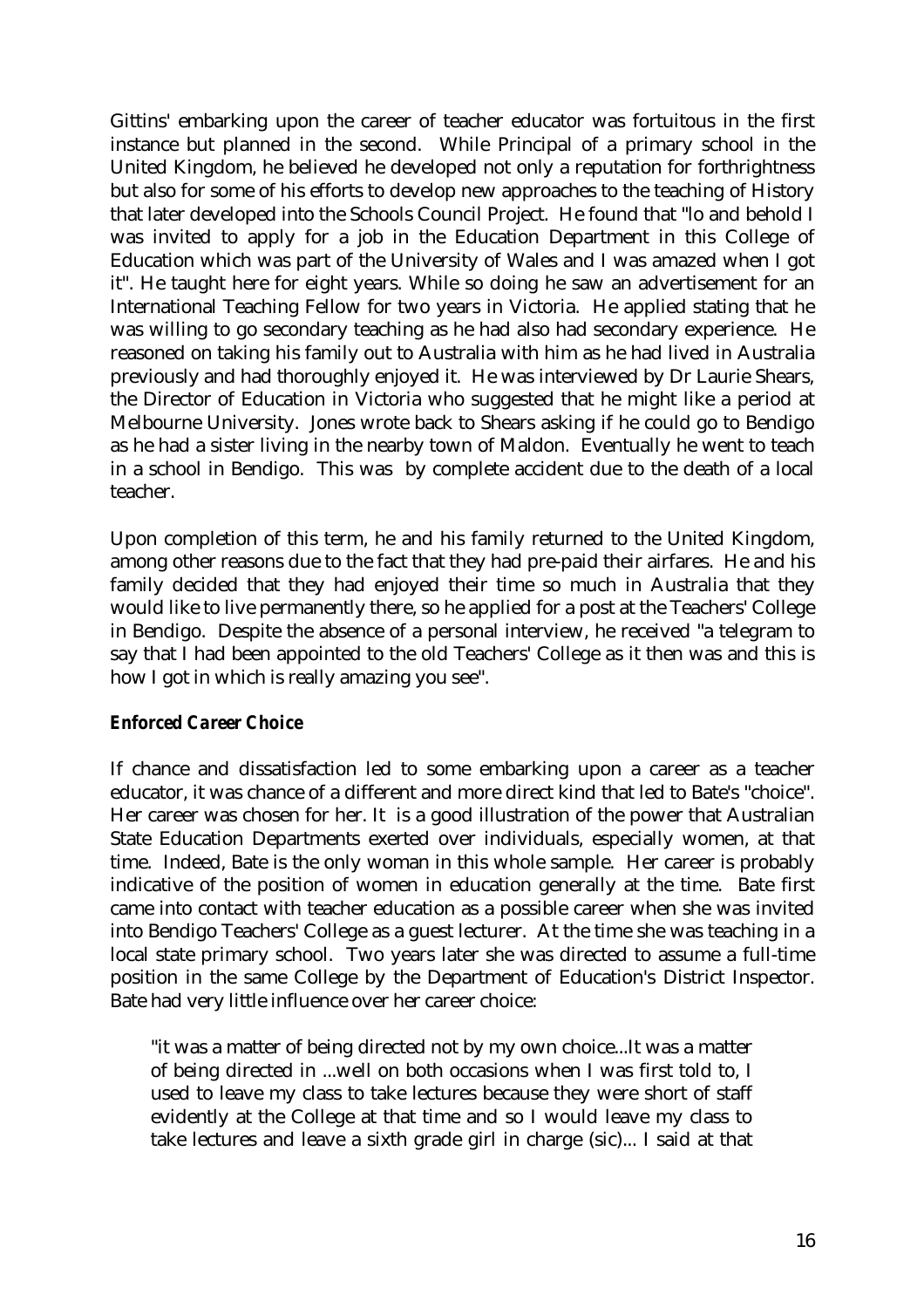particular time I would prefer to stay in the grade I'd got started for the year and I was told I didn't have any choice, that I was required in here".

It was because of her training as both a primary teacher and an infant teacher that Bate was directed by the Department of Education to assume a position at the local Bendigo Teachers' College. The institution required expertise in infant teaching method which Bate was able to provide. She was informed that the College's need was greater than that of the school she was teaching in. The latter could easily replace her so she was informed. Consequently she lost her position in the school.

Her career was further influenced by the changing social and educational conditions of the time when in 1975 she was further disadvantaged by her lack of appropriate academic qualifications. As a consequence she experienced pressure to relinquish her College position and consider returning to primary school teaching.

## *Attractions of a Career as a Teacher Educator*

## *Freedom*

An important perspective in the selection of a career as a teacher educator was the perceived personal and professional freedom that went with such a career. Such a perspective held that academics and hence teacher educators had a very large measure of control over their own destiny. This aspect of the career was highly desirable. One remembered it in the following way:

"I could see that the lecturers with whom I was associated, the staff members in general I was associated with at Monash [University] as having a tremendous amount of freedom and influence over their own destiny and I thought this was good"

For Cappy, personal and professional freedom and autonomy were also important attractions to a career as a teacher educator. He contrasted this with the relative lack of such in primary teaching:

"Oh the autonomy, I think the freedom of time. The time constraints aren't as severe as they are in primary schools. In Primary schools one of the things that get you down after a while is that you never really have any time to yourself. You can't shut the door and get away from them. Even during lunch time they are coming in with bloodied knees and..."

Clark's attraction to the lifestyle of the College of Education lecturer was also an expression of this freedom perspective. This coupled with a career that he did not enjoy made such a position more attractive.

A different sort of freedom was the ability to stay in Bendigo and not be forced to relocate if one stayed primary school teaching in the Education Department. For Danfield this was the attraction of a career in teacher education at the Bendigo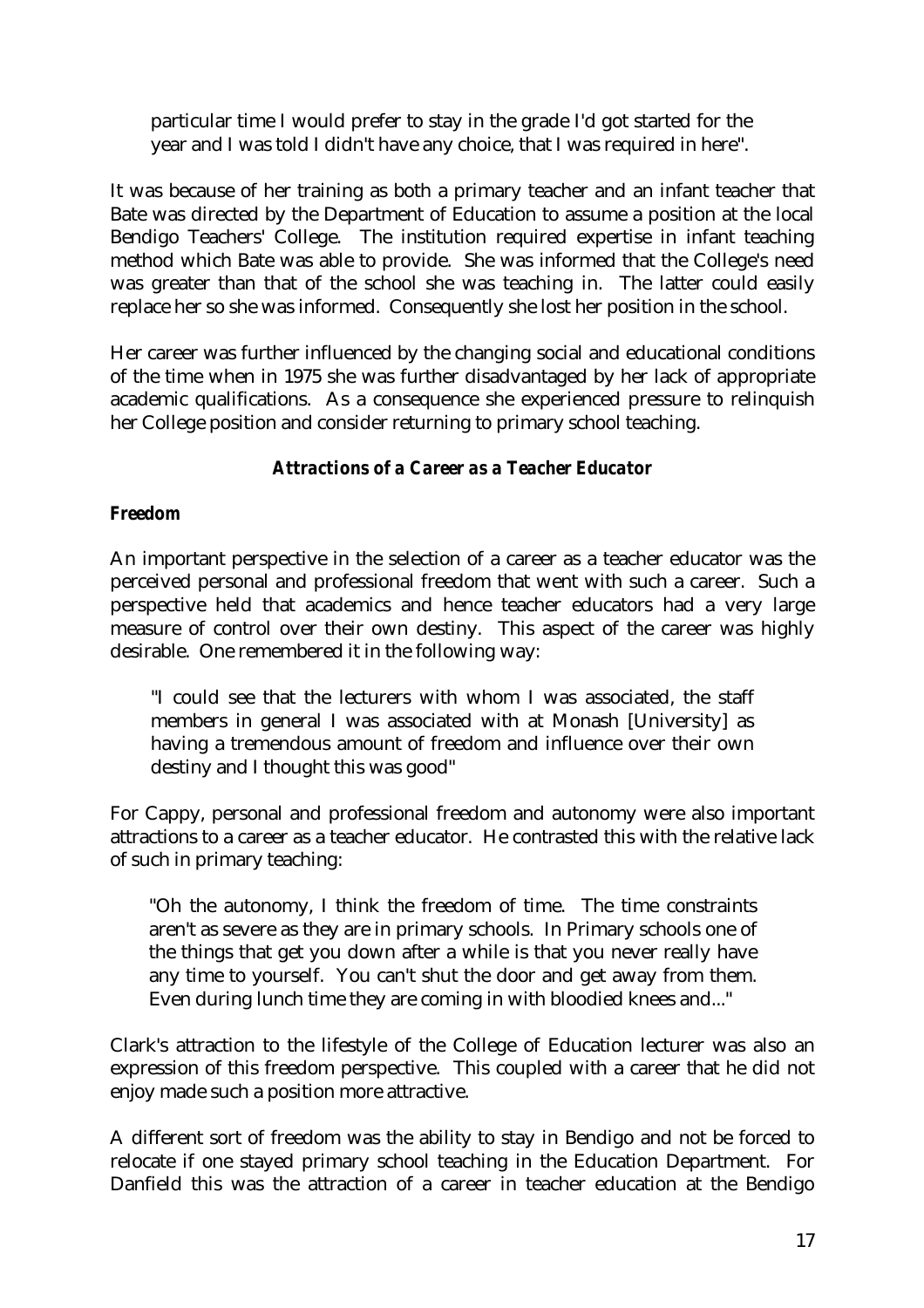College. He had established himself and his family and had not long completed building a new home in the City. Due to issues associated with his spouse's family, he did not desire to move from Bendigo. The subject department he was appointed to at Bendigo, meant he was able to maintain his close links with primary schools. This was a further attraction.

# *Educational Perspectives*

A perspective, mentioned by a small number of individuals, was the attraction offered by a career in teacher education of being able to conduct research. Turcan rated this as very influential in his career choice. Daly also recalled the possibility of being able to conduct research, transmit and expose students to this and hopefully influence practice in the schools as being of importance in his choice of teacher education as a career.

Dwyer thought that one of the important perspectives in his selection of teacher education as a career was his ability to use his previous practical teaching experience to assist potential future teachers:

"I think that I felt that here you were working with potential teachers. I felt that as a practical teacher I felt that I had certain background knowledge and expertise that probably I could assist potential teachers with. Yes, I suppose that was the reason, I had something to give"

Danfield also reasoned that he would be able to contribute to the educational program of the College by bringing his practical perspective from working in schools into the institution. The staffing situation was such that a permanent position became available at the Bendigo College and he chose to stay. The position offered enabled him to remain in contact with the classroom situation and so use his prior occupational socialisation.

"The area that I was doing which meant that if I was to stay as lecturer in what was then called the PPT [Procedures and Practices of Teaching] Department I was able to not just be a purist in lecturing, but also to have a great deal to do with schools and that allowed me to remain where I used to be in touch with the classroom situation at the same time: have the security then have the opportunity to be a lecturer in the theory (sic)".

Bassett's perspective was that the nature of a Teachers' College position with the attendant opportunity to visit a range of schools and see theory being put into practice was an appealing aspect of the job. He likened it to a "roving commission"[his words]: going from one school to another and viewing what the excellent teachers were doing. He could then employ their ideas and approaches to try and become a more skilful practitioner.

Dalton believed that one of the attractions of a career as a teacher educator was the opportunity to work with older students. Clark anticipated that a position as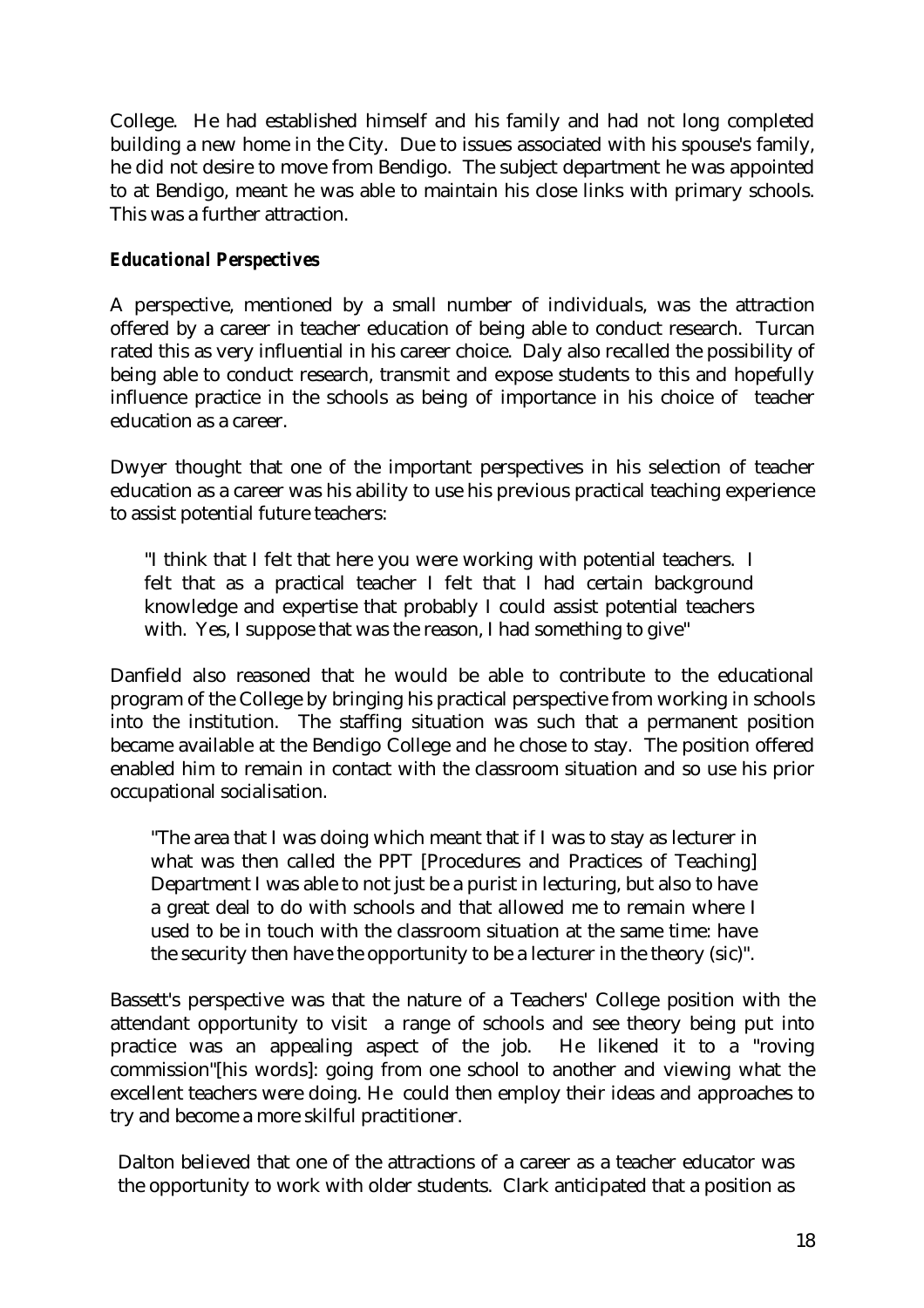a College lecturer would be appealing as it would enable him to work with older students and he thought he would enjoy doing that very much. Eden thought the ability to broaden his range of interests and to seek out a new professional challenge after a period of primary teaching extending for sixteen years was a factor in seeking a career in teacher education. Castles, like Eden, believed that a change of occupation, a new challenge, a new stimulation were important attractions to a position as a college lecturer. Finigan noted that in one sense he was able to pursue his hobby for a living. This was an attraction of a career in teacher education.

# *Status Perspectives*

Bassett perspective was that the issue of status was a consideration in his decision to pursue a career in teacher education. He put it as follows:

"I came to realise that as far as teachers were concerned, (and even though you were an outstanding teacher), there seemed to be an additional something accorded to Teachers' College positions...that they were something yet again...When you got to Teachers' College, you did not see other avenues as equally attractive."

While Hearn thought that the personal and professional freedom and the more attractive lifestyle were important attractions in his decision to become a teacher educator, he also thought that the perceived higher status of academics in the community, plus the increase in salary that went with the position at the stage of his appointment, were important in his acceptance of a post as a lecturer but he added "I think if there was no salary difference I would have come because of that group I like to work with really". Dalton also thought that the slight increase in salary was an attraction "but that this was not paramount".

The status of teacher education lecturers was also important in Finigan' career choice. He noted:

"I think that in the back of my mind...from a point of ignorance outside of the college system there was question of status, I think like a lot of other people in the school system I looked up to college staff, college lecturers as being above on the status ladder...It would be very hypocritical of me to say that I wasn't looking for some extra status I suppose".

Ackfield reflected that the status that College lecturers had was comparable to that held by a senior teacher "administratively lower than a DI [District Inspector] but above the normal classroom teacher".

# *Institutional Influences On Career Choice*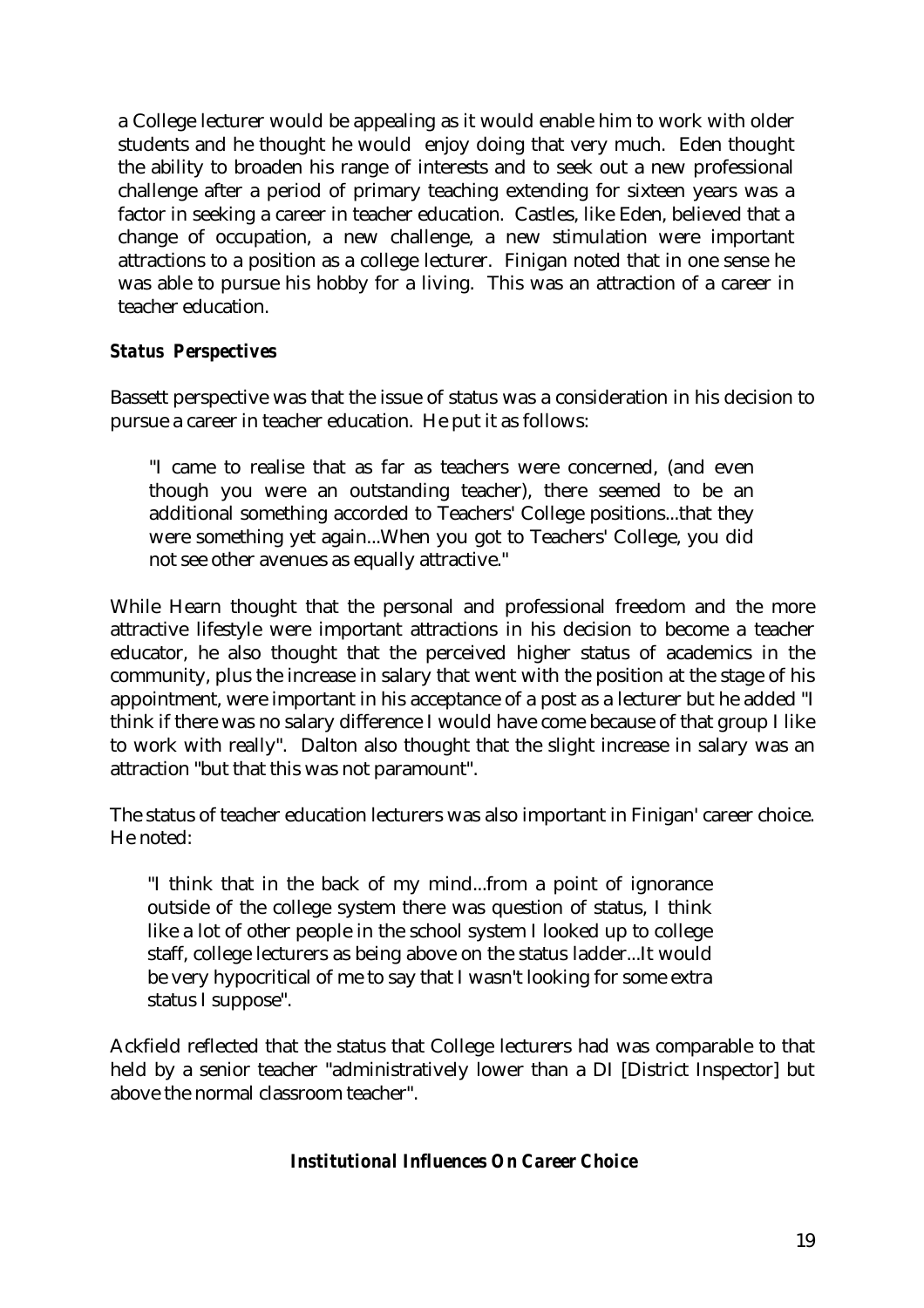Abey's entry into lecturing illustrates another important aspect of becoming a Teacher's College lecturer. This had its greatest impact on those appointed to colleges when direct links existed with the Victorian State Department of Education. At this time, at least, applicants for academic positions had to be able to show evidence of prior successful school teaching. Possession of an outstanding record as a classroom teacher, (verified by the possession of an appropriate mark from a Departmental District Inspector) constituted such proof. Before a classroom teacher could have students in training undertake teaching practice in their classroom, an individual had to possess this outstanding mark. Having this and experience in the training of student teachers at the school level were important prerequisites in securing a position for some as college lecturers:

"Well I had an outstanding record as a teacher and before you could take students in schools, (this was in the late 1950's early 1960's) you had to have a DI's [District Inspectors] mark of at least very good. And my marks went unsatisfactory, good, very good, outstanding. And outstanding gave you an opportunity for rapid promotion; very good was promotion in turn so long as you were qualified. And I had outstanding marks fairly early in my career and was involved with training of teachers. I also had a mentor (Alan Hird), he'd gone into colleges and he suggested and I think it was the general feeling of the Department of the time, that teachers who had outstanding marks were to be involved in training students both in the schools and in the colleges and it was more of an invitation from the DI [District Inspector] Bill Sealand that I go into colleges. At that time I was at Coburg East School which was a training school and he spoke to me there and that was the first real interest I suppose in colleges and Allan Hird who had gone before me at Coburg College."

Abbey related how at the time of his appointment in 1964 the first twelve months were probationary before appointment was confirmed. At this time, College lecturers were inspected by State Department of Education Inspectors. Thus the employing authority made sure that individuals met required standards.

## *Importance of Significance Others in Career Choice*

The importance of significant others, in the career choice of the present sample of teacher educators, comes through in the lives of many of them in the discussion above. Additional significant other influences not specifically dealt with in the foregoing analysis are also deserving of attention. For example, Cappy recalled that there were probably not any specific individuals who strongly influenced him to pursue a career in teacher education. He did recall one particular individual, Athel Carney, a mathematics lecturer who strongly encouraged him to enrol at University because of his opinion that if you "do a science degree and then you'll write your own ticket in the department".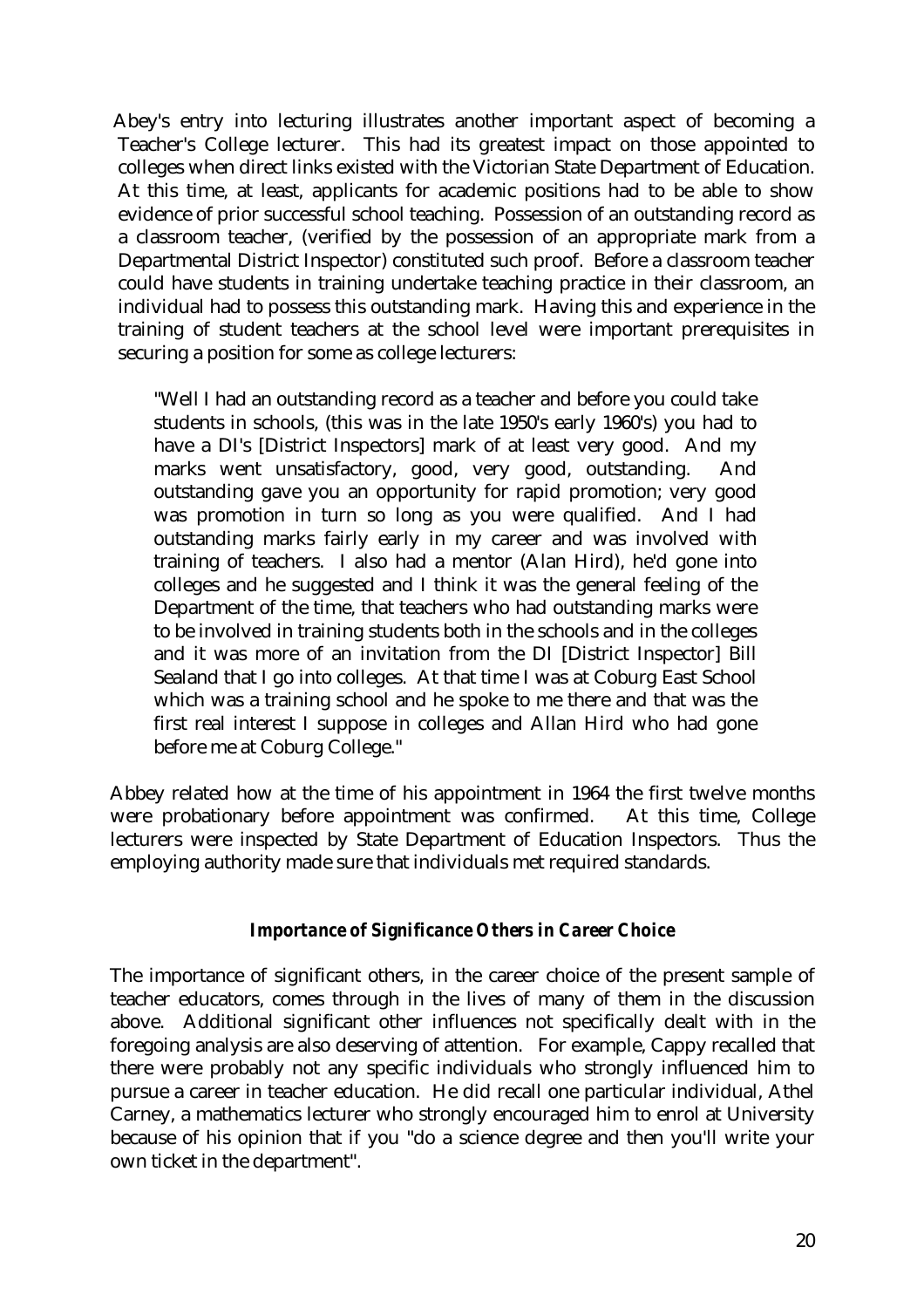Castles' influence from significant others was not particularly strong. He recalled that he had friends who were lecturers and before he applied for the position as a lecturer he contacted them and ascertained what such a position entailed. In this way he obtained what he believed would be accurate expectations of the position.

Abey's significant others were a very strong influence in his career choice. In addition, he "was advised to start a degree because a degree is far more worthwhile and would open up more opportunities within the department".

Danfield felt that Brian Geary (Head of Procedures and Practices of Teaching at Bendigo College) and his personal and professional approach to teacher education had been very important in securing his position at Bendigo Teachers' College. Without his support and active lobbying he would probably have remained school teaching.

Bassett related how having students come into his school class on teaching rounds led to his embarking on a career as a lecturer initially at Melbourne Teachers' College. Coming into contact with Harold White from this institution, who was in charge of the student teaching practicum, Bassett listened very attentively to what he had to say about teachers college positions.

 For Dalton, two individuals were particularly influential in his decision to become a teacher educator. Both of these were university personnel. He recalled them as being very different persons, who had distinct approaches to teaching and unique kinds of personal aspirations. Both excelled in their teaching and professional lives.

For Ely a leading figure in the Victorian Education Department had informally encouraged him to consider applying for positions as a method lecturer at one of the universities. This significant other had added that the Victorian Education Department would give him leave to enable him to accept such a position.

Daly's perspective was that significant others had been of importance in his career choice of teacher educator. He had been associated with a Melbourne teachers' college since 1963, was taught by a college lecturer, coached by one and finally his wife had held a similar position. He had begun to associate socially with some college lecturers and just from this, he knew what the role of a college of education lecturer entailed.

Gittins recounted how he had completed a university degree immediately after the Second World War. He had then been invited to continue to study at Masters level. However, he decided the family could not afford the expense involved. He did think at the time that he would like to "get into some kind of lecturing situation, now that was just a thought at the back of my mind". One of the lecturers, Thomas, (who became a close friend) gave encouragement to this. It was not until some years hence that his hope was fulfilled.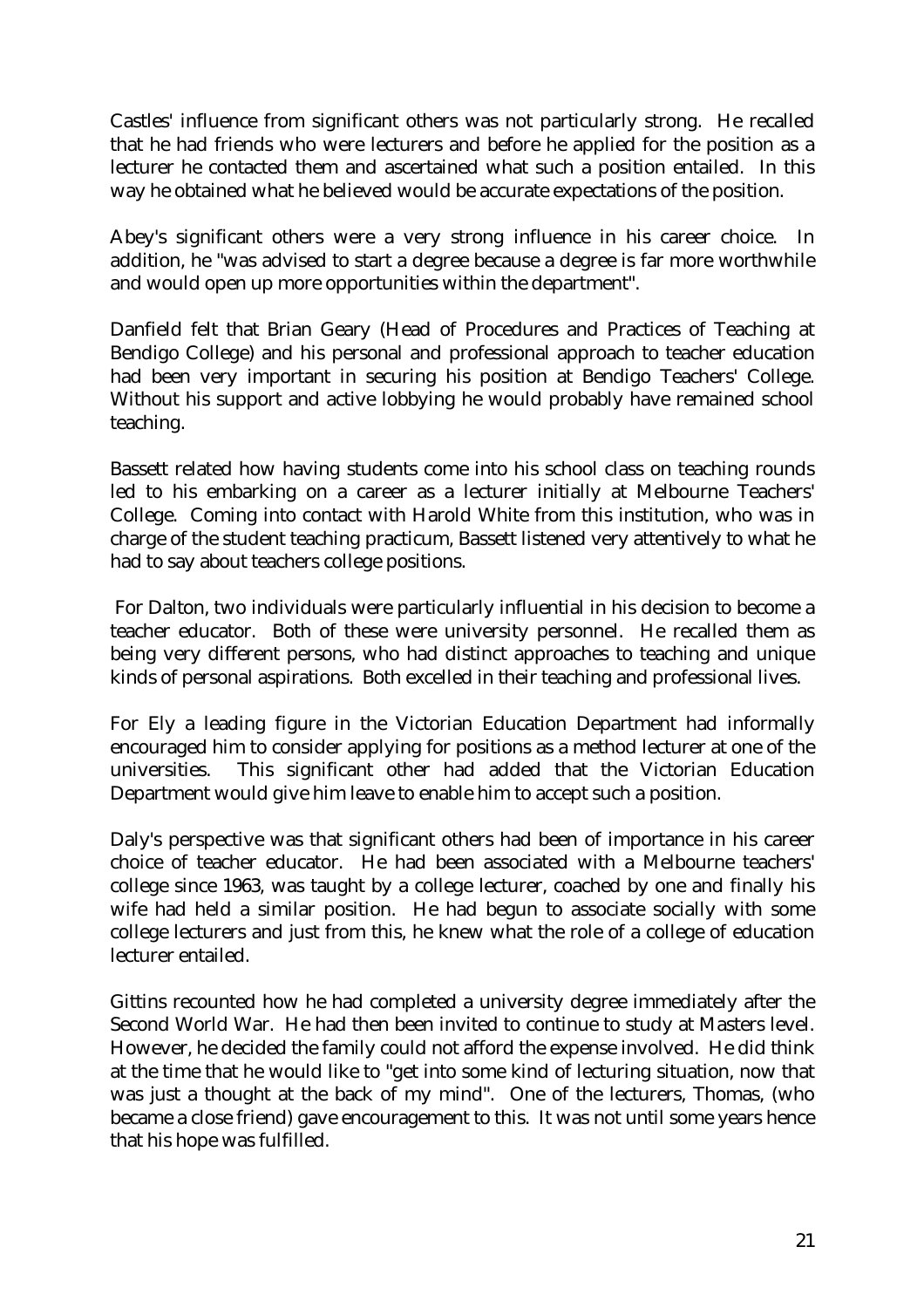## *Conclusion*

The teacher educators who have talked about their career choice here were not like those referred to in George Bernard Shaw's witty dictum. Some of them had successfully worked in other occupations prior to becoming academics. They were not failed teachers either as, (in the majority of cases), successful school teaching experience was a prequisite for employment in a College of Education.

Their career choice, of lecturers in education, was prompted by a number of motives. These included a search for a more conducive professional and personal sense of self, which could be found in a career in an Education Faculty. Some of them were disatisfied with their prior careers or aspects of these careers. Often this dillusionment was caused by the schools and school systems they worked in. There were also attractions of the academic career itself including the possibility of being able to conduct research, and foster innovation in education. Attractions associated with wider personal and professional freedom and increase in status were added inducements to an academic career in Education. For many, significant others had influenced the choice of a career in teacher education.

The career choice of these Education Faculty members was also influenced by the prevailing economic and social climate of the time. In the early 1960s, the emphasis was on successful school teaching experience as a prequisite to a Teachers' College position. By 1975 this was still important, but the possession of higher academic qualifications was starting to become just as, if not more, important.

With the benefit of hindsight (perhaps not all that acceptable in historical research), it might be asked whether dissatisfaction with a career in school teaching is a good prequisite for a career in teacher education? How can large schooling systems encourage and foster different attractions for prospective teacher educators? At the same time, were these teacher educators more attuned to the needs of schools and schools' systems than those that Education Faculties are now recruiting where the emphasis is placed very heavily on the possession of higher degrees, publication and research achievements and where concomitantly a record of successful school teaching experience is seen to be of lesser importance?

# *Bibliography*

Altbach, P. G. and D. H Kelly. 1985 *Higher Education in International Perspective.* London: Mansell.

Anderson, D. S., K. J. Batt, D. G. Beswick, G. S. Harman and C. Selby Smith. 1975. *Regional Colleges - A Study of Non-Metropolitan Colleges of Advanced Education in Australi*a. Vols. 1-3, Canberra: ANU Press.

Anwyl, J., and J. A. Bowden. 1983. Some Characteristics and Attitudes of Academics in Australian Universities and Colleges of Advanced Eucation. *Working Paper NO. 83.5.* University of Melbourne: Centre for the Study of Higher Education.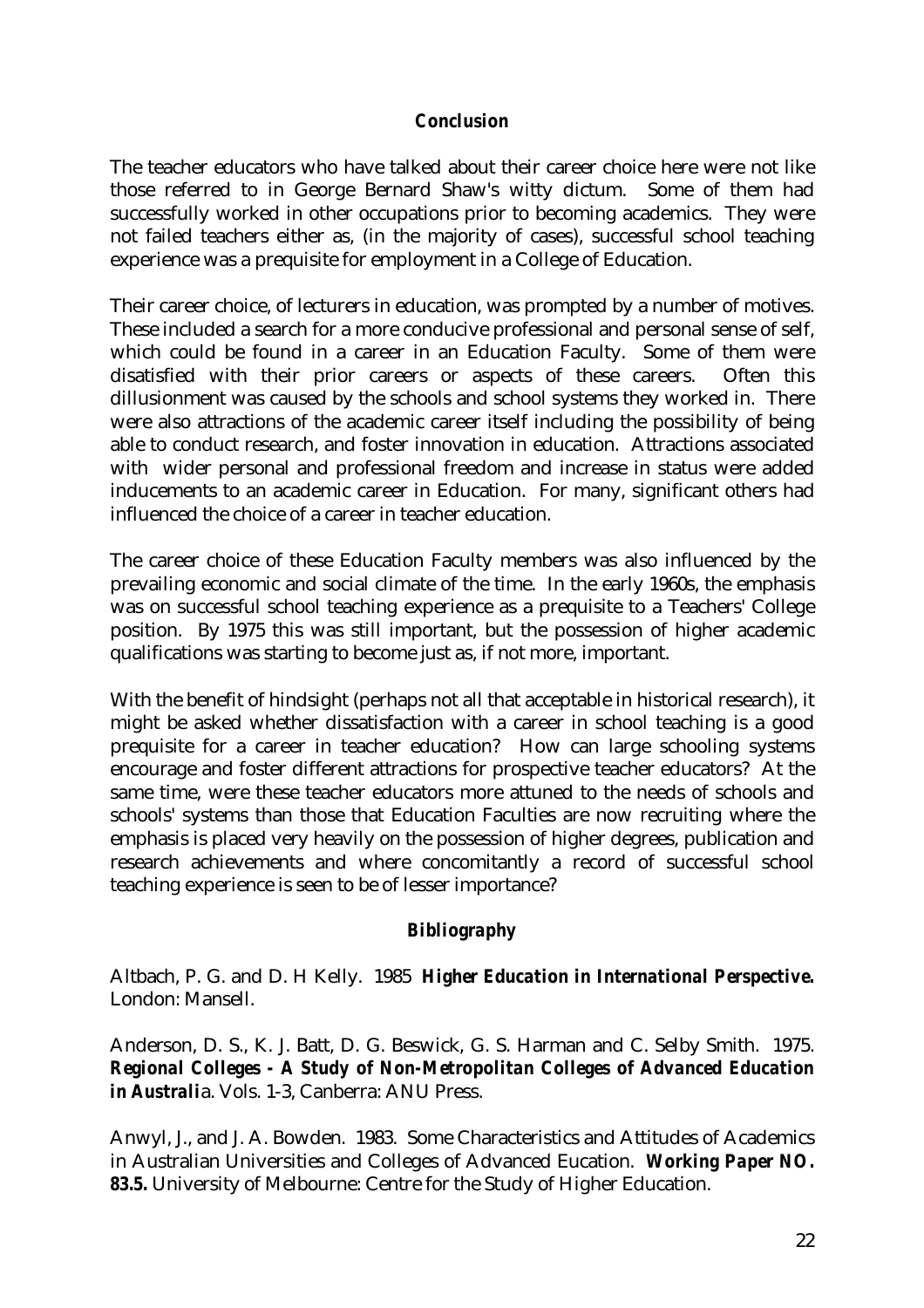Battersby, D. 1983. The Politics of Teacher Socialisation. In *Sociology of Education.* R. Brown and L. Foster, (eds.), Melbourne: Macmillan.

Becher. T. 1989. *Academic Tribes and Territories- Intellectual Enquiry and the Culture of the Disciplines*. Milton Keynes: Society for Research into Higher Education and Open University.

Becker, H. S. 1964. Peronal Change in Adult Life. *Sociometry*, 27 (issue 1): 40-53.

Becker, H. S., B. Geer, and E. C. Hughes. 1968. *Making the Grade: The Academic Side of College Life.* New York: Wiley.

Becker, H.S., B. Geer, E. C. Hughes and A. L. Strauss. 1961. *Boys In White - Student Culture in Medical School.* Chicago: University of Chicago Press.

Berger, P. L. 1963. *Invitation to Sociology.* Harmondsworth: Pelican.

Berger, P. L. and B. Berger. 1972. *Sociology-A Biographical Approach.* New York: Basic Books.

Beswick, D. G., G. S. Harman, G.R. Ellsworth, B.J. Fallon and R. R. Woock. 1980. *Australian Teacher Educators and Education Policy.* Parkville: Centre for the Study of Higher Education, University of Melbourne.

Blumer, H. 1969. *Symbolic Interaction - Perspective and Method.* New Jersey: Prentice-Hall Inc.

Bogdan, R. C. and S. K. Biklen. 1982. *Qualitative Research for Education - An Introduction to Theory and Methods*. Boston: Allyn and Bacon Inc.

Bourdieu, P. 1988. *Homo Academicus.* translated by Peter Collier, Cambridge: Polity Press.

Bowen, H. R. and J. H. Schuster. 1986. *American Professors - A National Resource Imperiled.* New York: Oxford University Press.

Bullough, R V., J. G. Knowles and N. A. Crowe. 1991. *Emerging as A Teacher.* London: Routledge.

Caplow. T. and R. J. McGee. 1968. *The Academic Market Place*. New York: Basic Books.

Clark, B. R. 1987. *The Academic Life - Small Worlds, Different Worlds.* New Jersey: The Carnegie Centre for the Advancement of Teaching.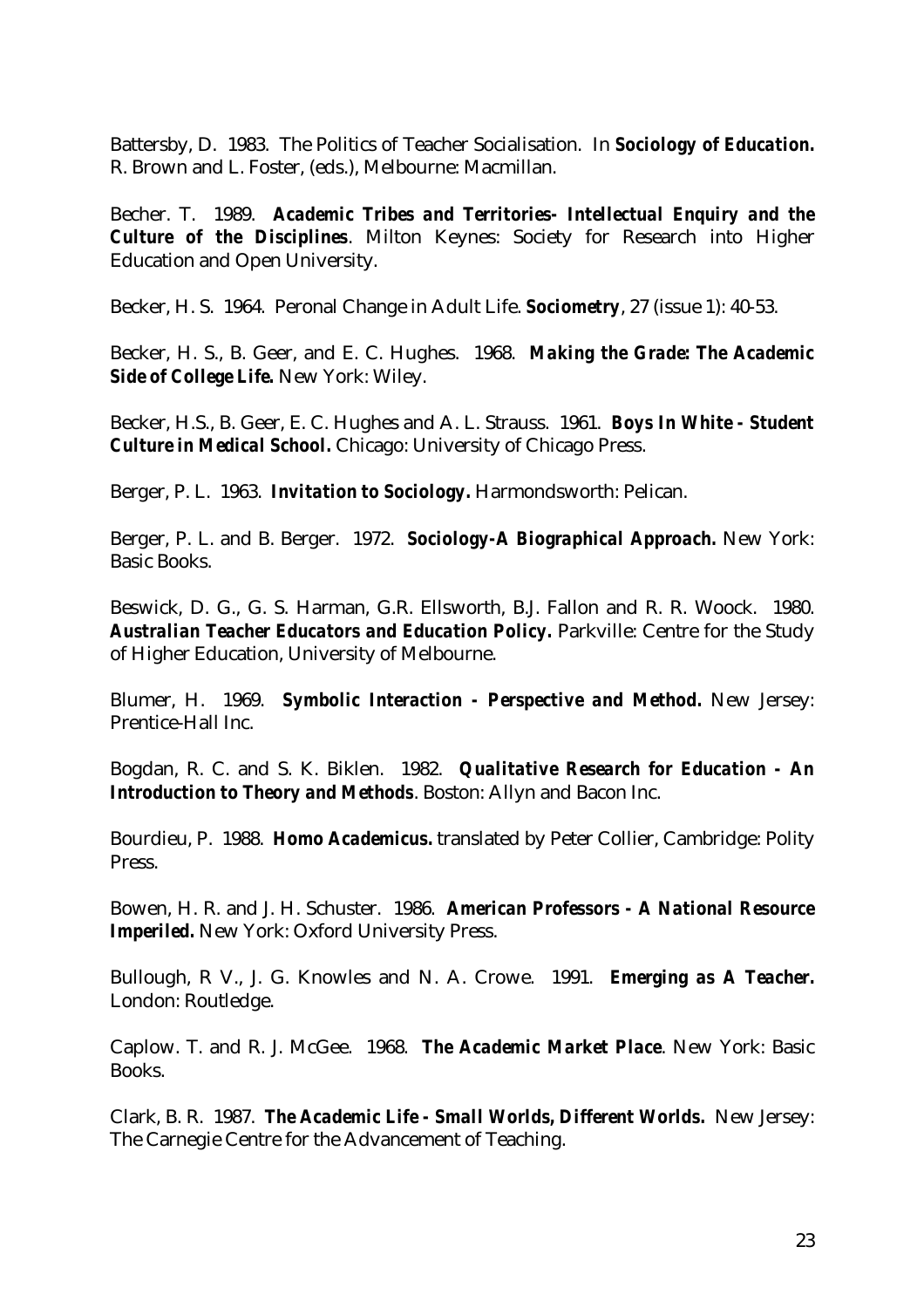Clemson, B. A. 1980. A Case Study of A Merger of Two Tertiary Colleges to form a College of Advanced Education. MEd thesis, La Trobe University.

Commonwealth of Australia. 1964. *Tertiary Education In Australia; Report of the Committe on the Future of Tertiary Education In Australia to the Australian Universities Commission* (L.H. Martin, Chairman), Melbourne: A.G.P.S.

Cusack, F. 1973. *Canvas to Campus: A History of the Bendigo Institute of Technology*. Melbourne: Hawthorn Press.

Davies, S. 1989. *The Martin Committee and The Binary Policy of Higher Education in Australia.* Melbourne: Ashwood House.

Daws. P. P. 1970. Occupational Information and the Self-Defining Process. *The Vocational Aspect of Education,* XXII (issue 52): 71-79.

Denzin, N. K. 1972. The Significant Others of a College Population. In *Symbolic Interaction.* J. G. Manis and B. N. Meltzer, (Eds.), Boston: Allyn and Bacon.

Denzin. N. K. 1978. *The Research Act - A Theoretical Introduction to Sociological Methods.* U.S.A: McGraw Hill.

Du Boulay, J. and R. Williams. 1984. Collecting Life Histories. In R. F. Ellen, (eds.), *Ethnographic Research: A Guide to General Conduct.* San Diego: Academic Press Inc.

Everett, J. E. and L.V. Entrekin. 1987. *Academic Attitudes.* Sydney: Methuen.

Filstead, W. J. 1970. *Qualitative Methodology: Firsthand Involvement With The Social World*. Chicago: Markham Publishing Company.

Finkelstein, M. J. 1984. *The Academic Profession \_ A Synthesis of Social Scientific Inquiry Since World War II.* Colombus: Ohio State University Press.

Geer, B. 1966. Occupational Commitment and the Teaching Profession. *The School Review,* 74 (issue 1):31-47.

Gifford, B.R. 1984. Good Schools of Education: The Prestige Barrier. *Social Policy,* 15 (issue 2): 40-43.

Ginsberg, E. 1972. Towards a Theory of Occupational Choice: A Restatement. *Vocational Guidance Quarterly,* 20 (issue 3): 169-176.

Ginsburg, M. B. and M. D. Le Compte. 1980. Passive and Active Models of Occupational Socialization: The Case of Teachers. *Paper Presented at the Annual Meeting of the Southwestern Sociological Association. Houston: 1-21.*

Goffman, E. 1968. *Asylums.* Penguin: Harmondsworth.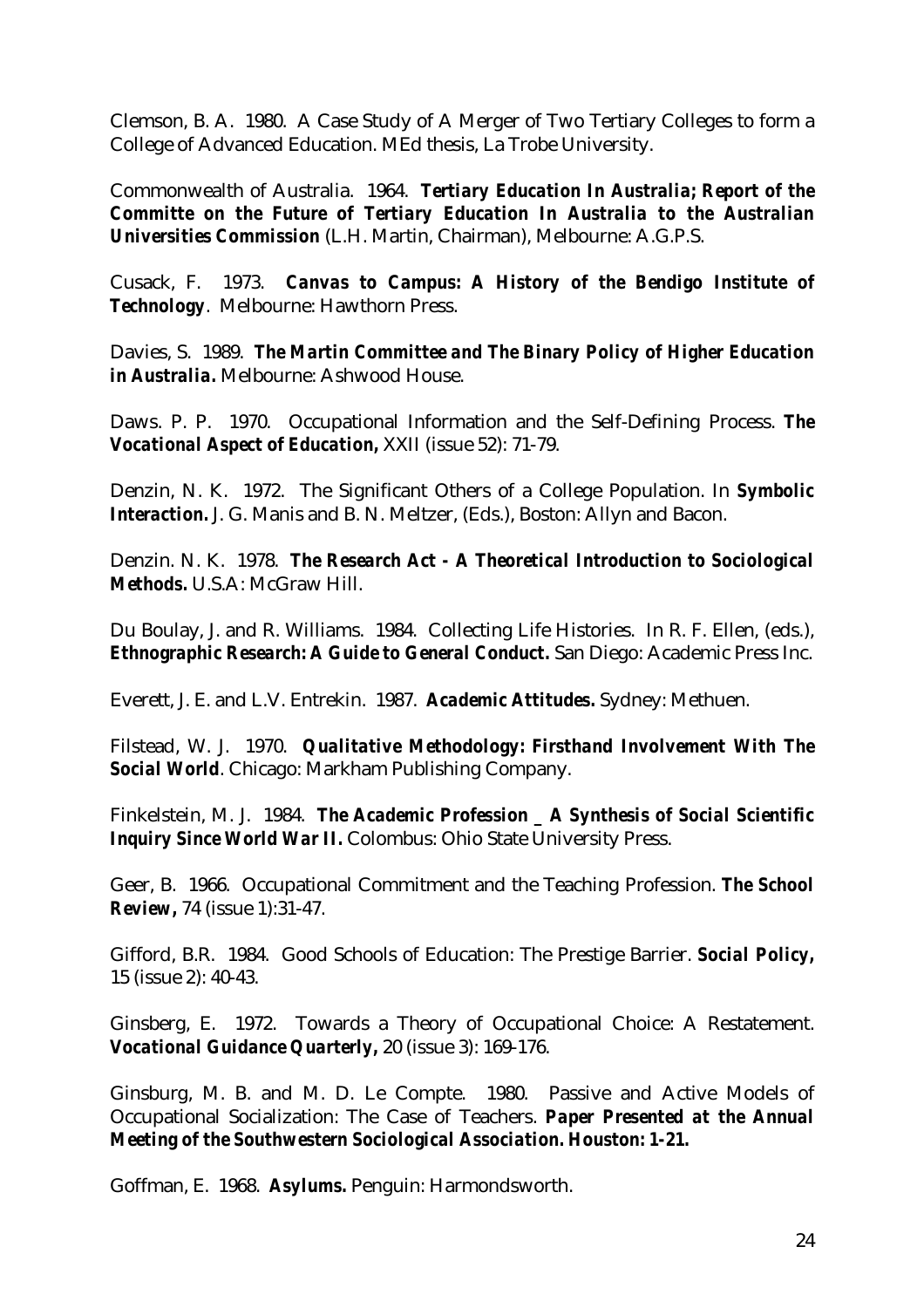Gordon, P. 1990. The University Professor of Education. In J. B. Thomas. (ed.), *British Universities and Teacher Education*. Lewes: Falmer.

Halsey, A. H.1979. A Tale of Two Systems: Field Studies. *The Times Higher Education Supplement,* November 16: 20-21.

Halsey, A. H. 1992. *Decline of Donnish Dominion: The British Academic Profession in the Twentieth Century*, Oxford: Claredon Press.

Halsey, A. H. and M. Trow. 1971. *The British Academics.* Cambidge, Massachusetts: Harvard University Press.

Hargreaves, A. 1994. *Changing Teachers: Changing Times.* Cassell: London.

Hargreaves, D. 1975. *Interpersonal Relations and Education.* London: Routledge and Kegan Paul.

Harman, G. .S., D. Beswick, H. Schofield, J. Anwyl, J. Bowden and L. Meek. 1985. *The Amalgamation of Colleges of Advanced Education At Ballarat and Bendigo.* Melbourne: The University of Melbourne Centre for Study of Higher Education.

Harman, G. 1986. Mergers in Higher Education: Combining and Integrating Two Colleges of Advanced Education at Bendigo. In *Melbourne Studies in Education.* I. Palmer, (ed.). Carlton: Melbourne University Press.

Hyams, B. 1979. *Teacher Preparation In Australia: A History of its Development from 1850-1950,* Hawthorn, Victoria: A.C.E.R.

Inkles, A. 1969. Social Structure and Socialisation. In *Handbook of Socialisation Theory and Research.* D. A. Goslin, (ed.). Chicago: Rand McNally.

Kuhn, M. H. 1972. The Reference Group Reconsidered. In *Symbolic Interaction.* J. G. Manis and B. N. Meltzer, (eds.), Boston: Allyn and Bacon.

Mead, G. H. 1934. *Mind, Self and Society - From the Standpoint of a Social Behaviourist.* Chicago: University of Chicago Press.

Mitchell, T. R. and L. R. Beach. 1976. A Review of Occupational Preference and Choice Research Using Expectancy Theory and Decision Theory. *Journal of Occupational Psychology,* 49 (December): 231-248.

Newman, W. 1985. A Study of Staffing Patterns in Faculties and Departments of Education in Australian Universities, *Vestes*, 28 (issue 2): 22-27.

Nias, J. 1989. *Primary Teachers Talking - A Study of Teaching as Work.* London: Routledge.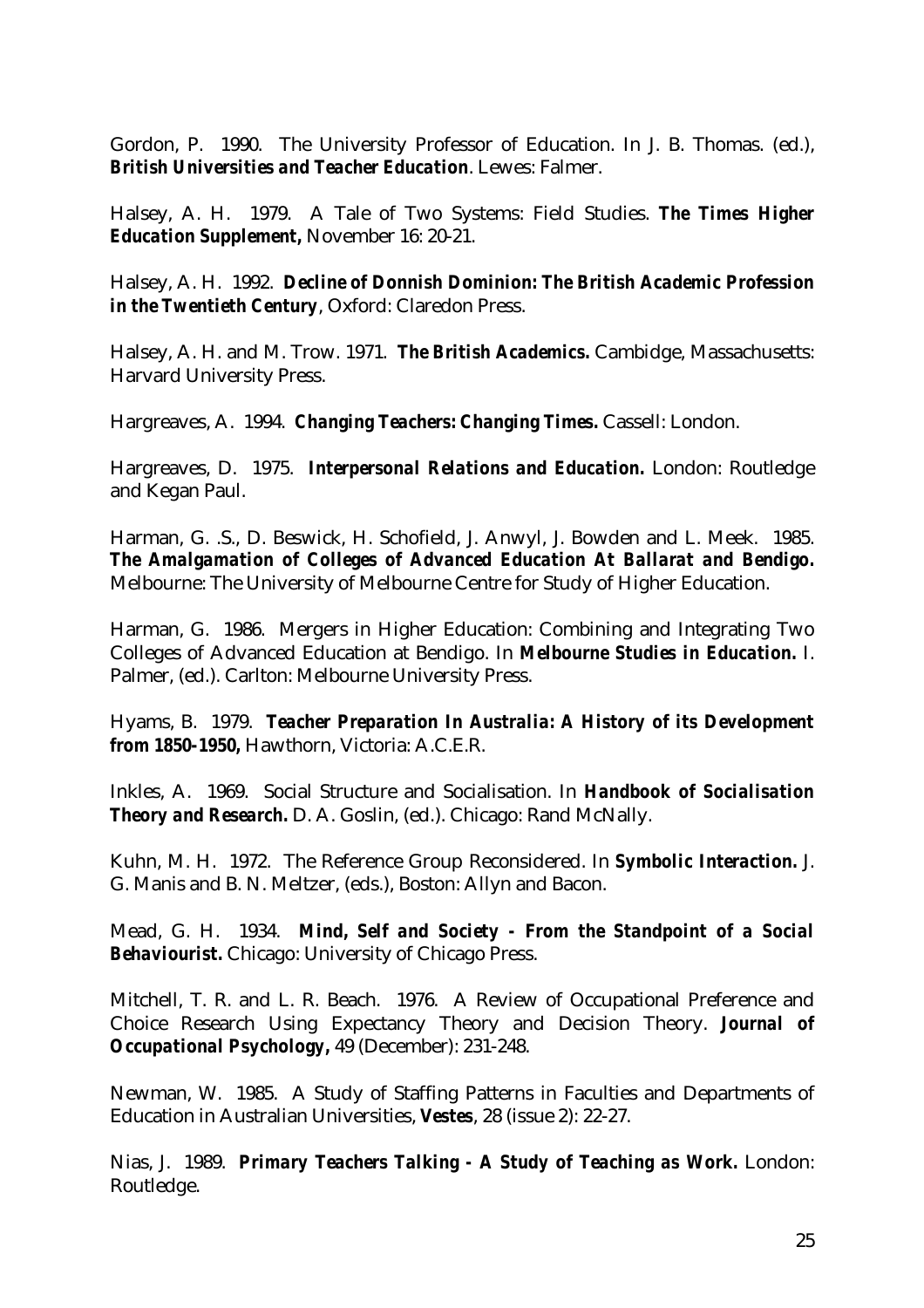Nussel, E. J., W. Wiersma and P. J. Rusche. 1988. Work Satisfaction of Education Professors. *Journal of Teacher Education,* XXXIX (issue 3): 45-50.

Patrick, H., G. Bernbaum and K. Reid. 1982. Tutors to the Teachers, *The Times Higher Education Supplement,* February 26:12.

Pavalko, R. M. 1971. *Sociology of Occupations and Professions.* Illinois: F. E. Peacock Publishers, Inc.

Powell, J. P., E. Barrett and V. Shanker. 1983 How Academics View Their Work. *Higher Education*, 12 (issue3): 297-313.

Sherman, R. R. and R. B. Webb. 1988. *Qualitative Research in Education: Focus and Methods*. London: Falmer.

Silverback, R. B. 1981. The Politics of Education at a Provincial Teachers' College: Bendigo 1968-1972. MEd Thesis, University of Melbourne.

Startup, R. 1979. *The University Teacher and His World*. England: Saxon House.

State College of Victoria, Bendigo, *Handbook. 1976.*

Stryker, S. 1972. Symbolic Interaction as an Approach to Family Research. In *Symbolic Interaction.* J. G. Manis and B. N Meltzer, (eds.), Boston: Allyn and Bacon.

Swebel, M. 1985. The Clash of Cultures in Academe: The University and The Education Faculty. *Journal of Teacher Education,* XXXVI (issue 4): 2-7.

Taylor, W. 1965. The University Teacher of Education in England. *Comparative Education,* 1 (issue 3): 193-202.

Troyer, M. B. 1986. A Synthesis of Research on The Characteristics of Teacher Educators. *Journal of Teacher Education,* September/October: 6-11.

Turney, C. and R. G. Wright. 1990. *Where the Buck Stops: The Teacher Educators,* St. Ives, N.S.W.: Sydmac Academic Press.

Wilson, L. 1979. *American Academics-Then and Now.* New York: Oxford University Press.

Woods, P. 1983. *Sociology and the School - An Interactionist Viewpoint.* London: Routledge and Kegan Paul